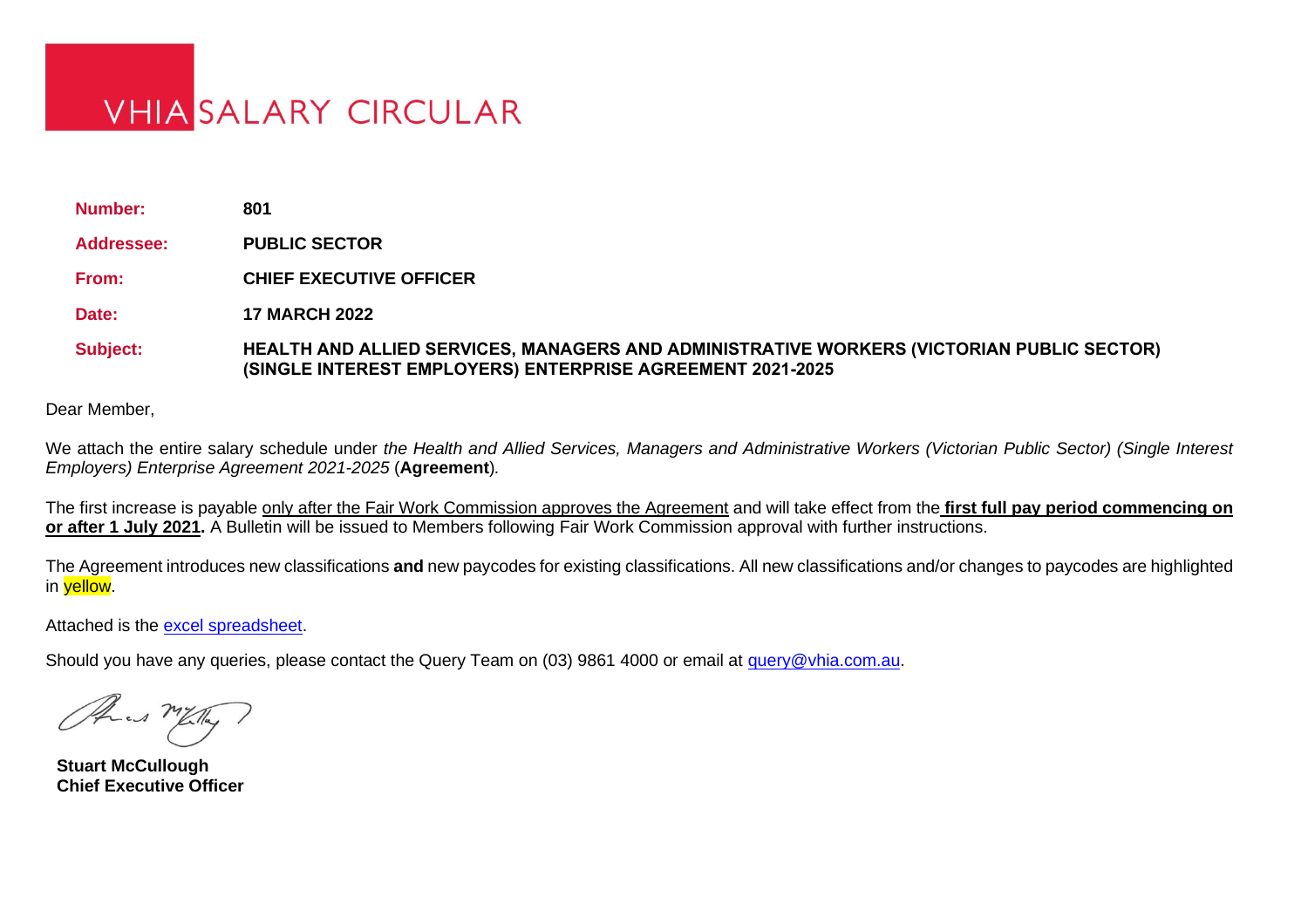| <b>Classification</b>                      | Year | Pay<br><b>Code</b> | <b>Skill</b><br>Level | <b>Current</b> | <b>FFPPOA 1 July</b><br>2021 | <b>FFPPOA 1 July</b><br>2022 | <b>FFPPOA 1 July</b><br>2023    | <b>FFPPOA 1 July</b><br>2024 |  |
|--------------------------------------------|------|--------------------|-----------------------|----------------|------------------------------|------------------------------|---------------------------------|------------------------------|--|
| <b>FOOD SERVICES</b>                       |      |                    |                       |                |                              |                              |                                 |                              |  |
| <b>Food and Domestic Assistant Grade 1</b> |      | <b>IN13</b>        | 1                     | \$900.70       | \$906.20                     | \$911.70                     | \$917.20                        | \$922.80                     |  |
| <b>Food and Domestic Assistant Grade 2</b> |      | <b>IN14</b>        | $\mathbf{2}$          | \$930.50       | \$955.10                     | \$979.70                     | \$1,004.30                      | \$1,029.00                   |  |
| Other Cook                                 |      | GS5                | 3                     | \$930.50       |                              |                              | Cook Grade 1                    |                              |  |
| <b>Cook Grade 1</b>                        |      | <b>IN15</b>        | 3                     | N/A            | \$971.90                     | \$1,023.40                   | \$1,074.70                      | \$1,096.20                   |  |
| Dietary Supervisor                         |      | GR <sub>1</sub>    |                       | \$950.60       |                              |                              | Allied Health Assistant Grade 1 |                              |  |
| Cook Employed Alone                        |      | GR <sub>2</sub>    | 4                     | \$950.60       | \$987.00                     | Cook Grade 2                 |                                 |                              |  |
| Pastry Cook (Other)                        |      | GS <sub>2</sub>    | 4                     | \$950.60       | \$987.00                     |                              |                                 |                              |  |
| Diet Cook                                  |      | GR7                | 4                     | \$950.60       | \$987.00                     |                              |                                 |                              |  |
| <b>Sweets Cook</b>                         |      | GR <sub>8</sub>    | 4                     | \$950.60       | \$987.00                     |                              |                                 |                              |  |
| <b>Cook Grade 2</b>                        |      | <b>IN16</b>        | 4                     | N/A            | N/A                          | \$1,076.60                   | \$1,139.60                      | \$1,202.70                   |  |
| <b>Food Monitor</b>                        |      | GS <sub>6</sub>    | 4                     | \$960.30       | \$1,020.90                   | \$1,081.50                   | \$1,142.10                      | \$1,202.70                   |  |
| Second Cook Grade D                        |      | RH <sub>2</sub>    | 5                     | \$1,012.60     | \$1,075.60                   | \$1,138.60                   | \$1,201.60                      | \$1,264.50                   |  |
| Second Cook Grade C                        |      | RH <sub>3</sub>    | 5                     | \$1,030.50     | \$1,089.00                   | \$1,147.50                   | \$1,206.00                      | \$1,264.50                   |  |
| Second Cook Grade B                        |      | RH <sub>4</sub>    | 5                     | \$1,054.60     | \$1,107.10                   | \$1,159.60                   | \$1,212.10                      | \$1,264.50                   |  |
| Second Cook Grade A                        |      | RH <sub>5</sub>    | 5                     | \$1,109.90     | \$1,148.60                   | \$1,187.30                   | \$1,226.00                      | \$1,264.50                   |  |
| <b>Trade Cook</b>                          |      | GR <sub>3</sub>    | 5                     | \$1,012.60     |                              |                              | Cook Grade 3                    |                              |  |
| Pastry Cook (Trades)                       |      | GS <sub>1</sub>    | 5                     | \$1,012.60     |                              |                              |                                 |                              |  |
| <b>Cook Grade 3</b>                        |      | <b>IN17</b>        | 5                     | N/A            | \$1,075.60                   | \$1,147.50                   | \$1,212.10                      | \$1,264.50                   |  |
| Chef Grade D                               |      | RG <sub>6</sub>    | 6                     | \$1,030.50     | \$1,114.90                   | \$1,199.30                   | \$1,283.70                      | \$1,368.10                   |  |
| Chef Grade C                               |      | RG7                | 6                     | \$1,054.60     | \$1,133.00                   | \$1,211.40                   | \$1,289.80                      | \$1,368.10                   |  |
| Chef Grade B                               |      | RG8                | 6                     | \$1,109.90     | \$1,174.50                   | \$1,239.10                   | \$1,303.70                      | \$1,368.10                   |  |
| Chef Grade A                               |      | RG9                | 6                     | \$1,160.00     | \$1,212.00                   | \$1,264.00                   | \$1,316.00                      | \$1,368.10                   |  |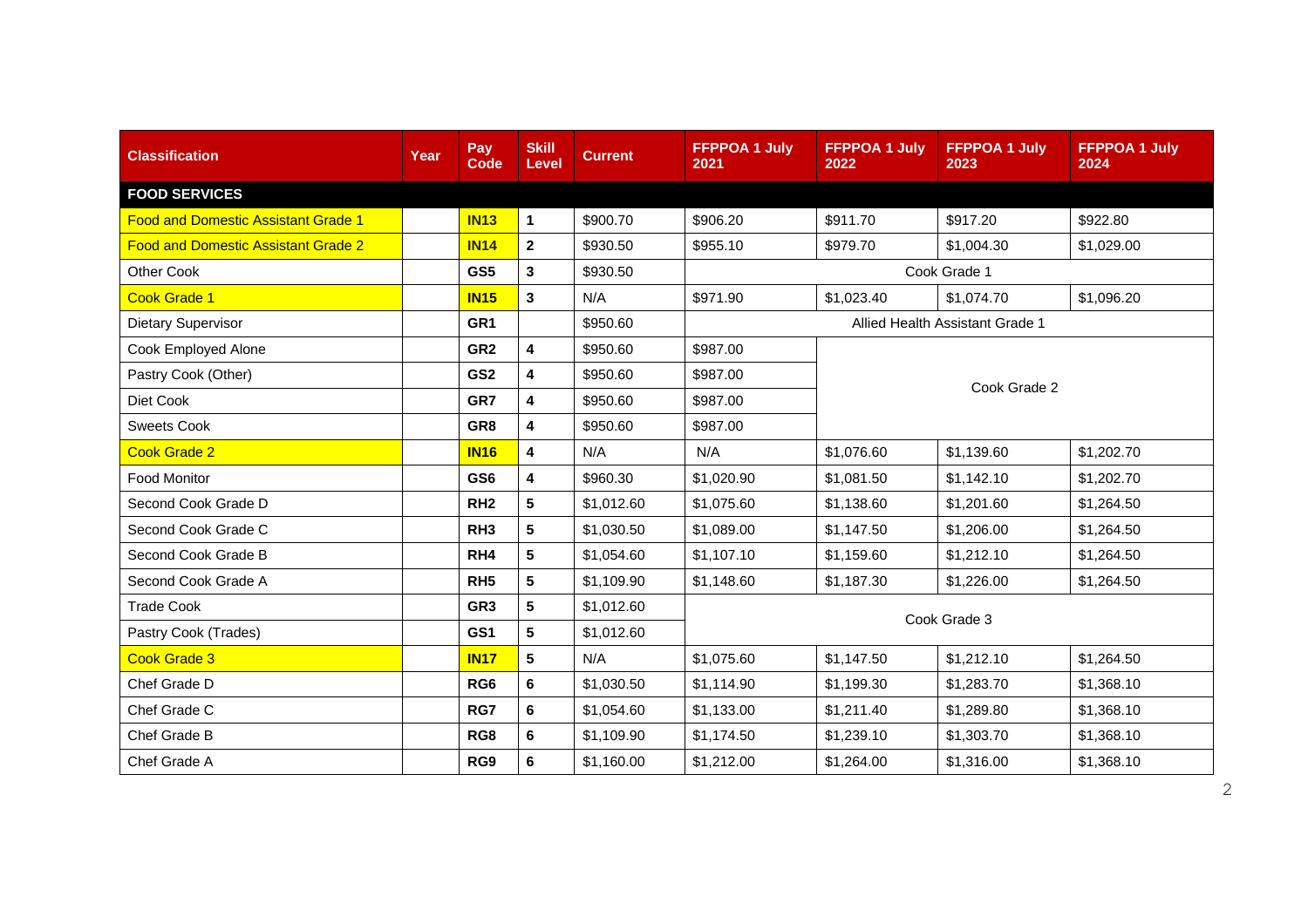| <b>Classification</b>                                 | Year | Pay<br><b>Code</b> | <b>Skill</b><br>Level   | <b>Current</b> | <b>FFPPOA 1 July</b><br>2021 | <b>FFPPOA 1 July</b><br>2022 | <b>FFPPOA 1 July</b><br>2023 | <b>FFPPOA 1 July</b><br>2024 |
|-------------------------------------------------------|------|--------------------|-------------------------|----------------|------------------------------|------------------------------|------------------------------|------------------------------|
| <b>Food Services Supervisor</b>                       |      | FS <sub>1</sub>    | $\overline{7}$          | \$1,160.00     | \$1,223.40                   | \$1,286.80                   | \$1,350.20                   | \$1,413.50                   |
| Apprentice Cook Yr 1                                  |      | LE <sub>1</sub>    |                         | \$556.93       | \$591.60                     | \$631.10                     | \$666.70                     | \$695.50                     |
| Apprentice Cook Yr 2                                  |      | LE <sub>2</sub>    |                         | \$658.19       | \$699.10                     | \$745.90                     | \$787.90                     | \$821.90                     |
| Apprentice Cook Yr 3                                  |      | LE3                |                         | \$810.08       | \$860.50                     | \$918.00                     | \$969.70                     | \$1,011.60                   |
| Apprentice Cook Yr 4                                  |      | LE4                |                         | \$961.97       | \$1,021.80                   | \$1,090.10                   | \$1,151.50                   | \$1,201.30                   |
| <b>GENERAL SERVICES</b>                               |      |                    |                         |                |                              |                              |                              |                              |
| Car Park Attendant Grade 1                            |      | KF9                | $\mathbf{1}$            | \$900.70       | \$906.20                     | \$911.70                     | \$917.20                     | \$922.80                     |
| Car Park Attendant Grade 2                            |      | <b>KF10</b>        | $\mathbf{2}$            | \$930.50       | \$955.10                     | \$979.70                     | \$1,004.30                   | \$1,029.00                   |
| <b>Cleaner/Patient Transport Assistant Grade</b>      |      | <b>IN18</b>        | $\mathbf{1}$            | \$900.70       | \$906.20                     | \$911.70                     | \$917.20                     | \$922.80                     |
| <b>Cleaner/Patient Transport Assistant Grade</b><br>2 |      | <b>IN19</b>        | $\overline{2}$          | \$930.50       | \$955.10                     | \$979.70                     | \$1,004.30                   | \$1,029.00                   |
| <b>Cleaner Grade 3</b>                                |      | <b>IN20</b>        | 3                       | \$930.50       | \$971.90                     | \$1,013.30                   | \$1,054.70                   | \$1,096.20                   |
| Driver <1.25 tonnes                                   |      | JJ9                | $\overline{2}$          | \$950.60       | \$969.60                     | \$989.00                     | \$1,008.80                   | \$1,029.00                   |
| Driver 1.25-3.0 Tonnes                                |      | JJ8                | 3                       | \$980.60       | \$1,009.50                   | \$1,038.40                   | \$1,067.30                   | \$1,096.20                   |
| <b>Driver Articulated 12-13 Tonnes</b>                |      | JJ4                | 5                       | \$1,012.60     | \$1,075.60                   | \$1,138.60                   | \$1,201.60                   | \$1,264.50                   |
| Driver Over 3 Tonnes                                  |      | JJ7                | 4                       | \$1.012.60     | \$1,060.10                   | \$1,107.60                   | \$1,155.10                   | \$1,202.70                   |
| Gardener (Non-Trade)                                  |      | JP <sub>5</sub>    | 3                       | \$930.50       | \$971.90                     | \$1,013.30                   | \$1,054.70                   | \$1,096.20                   |
| Gardener Trade                                        |      | GF <sub>6</sub>    | 6                       | \$1,012.60     | \$1,101.50                   | \$1,190.40                   | \$1,279.30                   | \$1,368.10                   |
| Gardener Advanced                                     |      | GO <sub>1</sub>    | $\overline{7}$          | \$1,054.60     | \$1,144.30                   | \$1,234.00                   | \$1,323.70                   | \$1,413.50                   |
| Garden Superintendent                                 |      | GM <sub>5</sub>    | $\overline{7}$          | \$1,160.00     | \$1,223.40                   | \$1,286.80                   | \$1,350.20                   | \$1,413.50                   |
| <b>General Services Supervisor</b>                    |      | GN <sub>1</sub>    | $\overline{\mathbf{r}}$ | \$1,160.00     | \$1,223.40                   | \$1,286.80                   | \$1,350.20                   | \$1,413.50                   |
| Handyperson (Unqual)                                  |      | KH7                | $\mathbf{3}$            | \$930.50       | \$949.60                     | \$998.50                     | \$1,047.40                   | \$1,096.20                   |
| Handyperson Trade                                     |      | GH <sub>1</sub>    | 6                       | \$1,012.60     | \$1,101.50                   | \$1,190.40                   | \$1,279.30                   | \$1,368.10                   |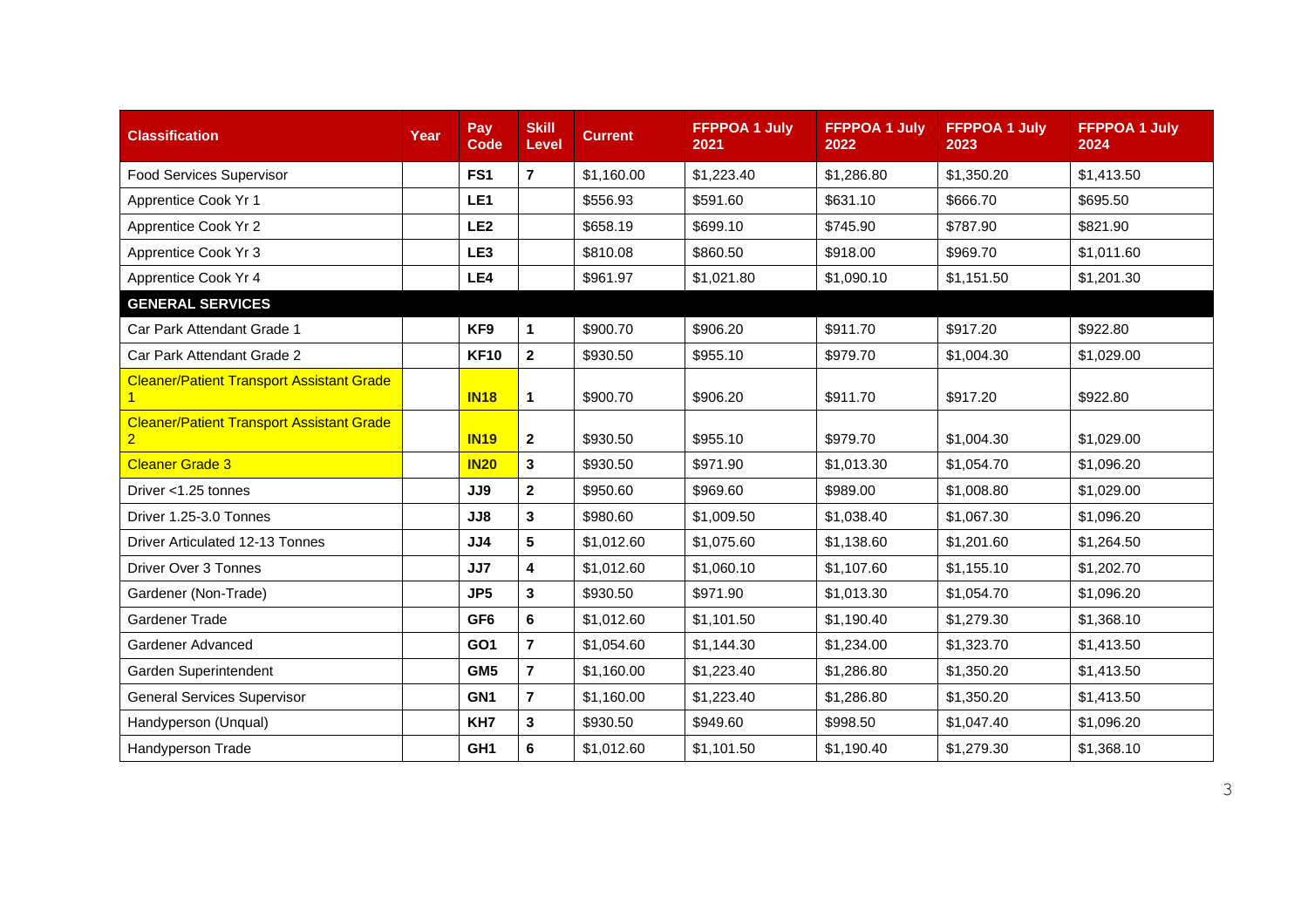| <b>Classification</b>                  | Year | Pay<br><b>Code</b> | <b>Skill</b><br>Level | <b>Current</b> | <b>FFPPOA 1 July</b><br>2021 | <b>FFPPOA 1 July</b><br>2022 | <b>FFPPOA 1 July</b><br>2023    | <b>FFPPOA 1 July</b><br>2024 |
|----------------------------------------|------|--------------------|-----------------------|----------------|------------------------------|------------------------------|---------------------------------|------------------------------|
| Handyperson Advanced                   |      | GL <sub>6</sub>    | $\overline{7}$        | \$1,054.60     | \$1,144.30                   | \$1,234.00                   | \$1,323.70                      | \$1,413.50                   |
| <b>Hospital Attendant</b>              |      | KG4                | 4                     | \$950.60       | \$1,013.60                   | \$1,076.60                   | \$1,139.60                      | \$1,202.70                   |
| <b>Laundryhand Grade 1</b>             |      | <b>IN21</b>        | $\mathbf 1$           | \$913.60       | \$915.90                     | \$918.20                     | \$920.50                        | \$922.80                     |
| <b>Laundryhand Grade 2</b>             |      | <b>IN22</b>        | $\mathbf{2}$          | \$930.50       | \$955.10                     | \$979.70                     | \$1,004.30                      | \$1,029.00                   |
| Patient Services Assistant Level 1     |      | <b>PS21</b>        | 3                     | \$950.60       | \$987.00                     | \$1,023.40                   | \$1,059.80                      | \$1,096.20                   |
| Patient Services Assistant Level 2     |      | <b>PS25</b>        | 4                     | \$980.60       | \$1,030.60                   | \$1,080.60                   | \$1,130.60                      | \$1,165.50                   |
| <b>Printer Trade</b>                   |      | GH <sub>6</sub>    | 6                     | \$1,012.60     | \$1,101.50                   | \$1,190.40                   | \$1,279.30                      | \$1,368.10                   |
| <b>Printer Advanced</b>                |      | GM <sub>1</sub>    | $\overline{7}$        | \$1,054.60     | \$1,144.30                   | \$1,234.00                   | \$1,323.70                      | \$1,413.50                   |
| Security Officer Grade 1               |      | <b>GF22</b>        | 5                     | \$1,012.60     | \$1,075.60                   | \$1,138.60                   | \$1,201.60                      | \$1,264.50                   |
| Security Officer Grade 2               |      | <b>GF23</b>        | 6                     | \$1,030.50     | \$1,114.90                   | \$1,199.30                   | \$1,283.70                      | \$1,368.10                   |
| Security Officer Grade 3               |      | <b>GF24</b>        | $\overline{7}$        | \$1,054.60     | \$1,144.30                   | \$1,234.00                   | \$1,323.70                      | \$1,413.50                   |
| Storeperson                            |      | JQ8                | $\mathbf{2}$          | \$930.50       | \$955.10                     | \$979.70                     | \$1,004.30                      | \$1,029.00                   |
| Storeperson Alone                      |      | JR3                | 3                     | \$950.60       | \$987.00                     | \$1,023.40                   | \$1,059.80                      | \$1,096.20                   |
| Storeperson Advance                    |      | GK <sub>6</sub>    | 4                     | \$1,012.60     | \$1,060.10                   | \$1,107.60                   | \$1,155.10                      | \$1,202.70                   |
| TECHNICAL, CLINICAL AND PERSONAL CARE  |      |                    |                       |                |                              |                              |                                 |                              |
| All other Employees                    |      | <b>KM18</b>        | $\mathbf{2}$          | \$930.50       | \$955.10                     | \$979.70                     | \$1,004.30                      | \$1,029.00                   |
| <b>Allied Health Assistant Grade 1</b> |      | <b>IN28</b>        | 3                     | \$981.10       | \$1,009.90                   | \$1,038.70                   | \$1,067.50                      | \$1,096.20                   |
| <b>Allied Health Assistant Grade 2</b> |      | <b>IN29</b>        | 4                     | \$1,111.10     | \$1,133.30                   | \$1,156.00                   | \$1,179.10                      | \$1,202.70                   |
| <b>Allied Health Assistant Grade 3</b> |      | <b>IN30</b>        | 5                     | \$1,168.20     | \$1,191.60                   | \$1,215.40                   | \$1,239.70                      | \$1,264.50                   |
| Instructor Trades (Unqualified)        |      | IG4                |                       | \$980.60       |                              |                              | Allied Health Assistant Grade 1 |                              |
| Instructor Trades (Qualified)          |      | IG <sub>1</sub>    |                       | \$1,109.90     |                              |                              | Allied Health Assistant Grade 2 |                              |
| Instructor Trades (Qualified)          |      | IG2                |                       | \$1,160.00     |                              |                              | Allied Health Assistant Grade 3 |                              |
| Anaesthetic Technician Grade 1         |      | TF <sub>6</sub>    | 5                     | \$1,139.80     | \$1,170.98                   | \$1,202.15                   | \$1,233.33                      | \$1,264.50                   |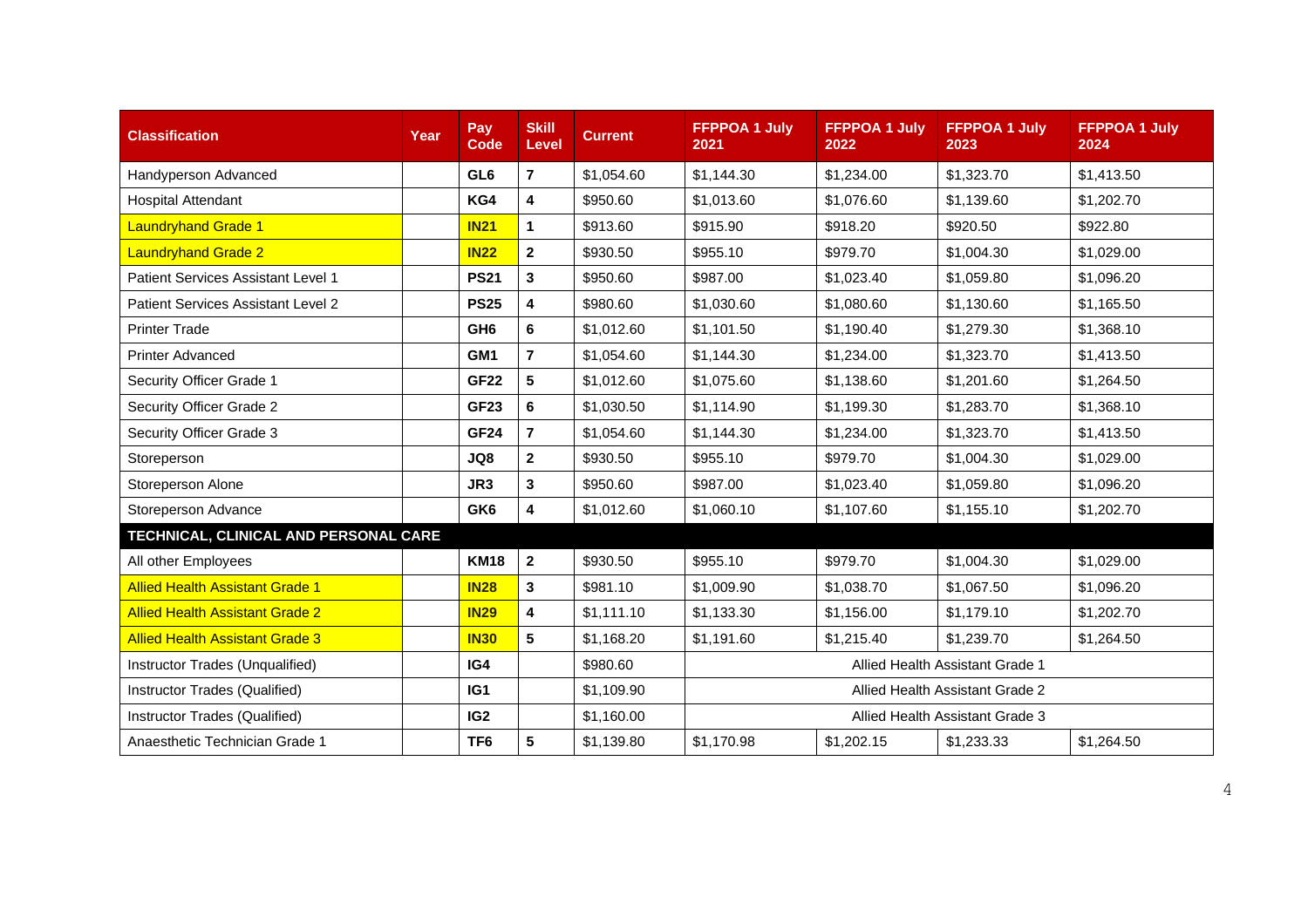| <b>Classification</b>                       | Year | Pay<br>Code     | <b>Skill</b><br>Level   | <b>Current</b> | <b>FFPPOA 1 July</b><br>2021 | <b>FFPPOA 1 July</b><br>2022 | <b>FFPPOA 1 July</b><br>2023            | <b>FFPPOA 1 July</b><br>2024 |
|---------------------------------------------|------|-----------------|-------------------------|----------------|------------------------------|------------------------------|-----------------------------------------|------------------------------|
| Anaesthetic Technician Grade 2              |      | <b>TF10</b>     | 6                       | \$1,206.00     | \$1,246.53                   | \$1,287.05                   | \$1,327.58                              | \$1,368.10                   |
| Anaesthetic Technician Grade 3              |      | <b>TF14</b>     | $\overline{7}$          | \$1,282.60     | \$1,315.33                   | \$1,348.05                   | \$1,380.78                              | \$1,413.50                   |
| Anaesthetic Technician Grade 4              |      | <b>TF18</b>     | 8                       | \$1,348.30     | \$1,425.30                   | \$1,502.30                   | \$1,579.30                              | \$1,847.70                   |
| <b>Complementary Therapies Worker Gr.1</b>  |      | <b>IN34</b>     | 4                       | N/A            | \$1,133.30                   | \$1,156.00                   | \$1,179.10                              | \$1,202.70                   |
| <b>Complementary Therapies Worker Gr. 2</b> |      | <b>IN35</b>     | 5                       | N/A            | \$1,191.60                   | \$1,215.40                   | \$1,239.70                              | \$1,264.50                   |
| <b>Complementary Therapies Worker Gr. 3</b> |      | <b>IN36</b>     | 6                       | N/A            | \$1,289.20                   | \$1,315.00                   | \$1,341.30                              | \$1,368.10                   |
| <b>Dental Maintenance Technician</b>        |      | <b>IN40</b>     | $\overline{7}$          | \$1,370.70     | \$1,381.40                   | \$1,392.10                   | \$1,402.80                              | \$1,413.50                   |
| <b>Health Care Worker Grade 1</b>           |      | <b>IN37</b>     | $\mathbf{3}$            | \$950.60       | \$987.00                     | \$1,023.40                   | \$1,059.80                              | \$1,096.20                   |
| <b>Health Care Worker Grade 2</b>           |      | <b>IN38</b>     | $\overline{\mathbf{4}}$ | \$990.90       | \$1,043.90                   | \$1,096.90                   | \$1,149.90                              | \$1,202.70                   |
| <b>Health Care Worker Grade 3</b>           |      | <b>IN39</b>     | $5\phantom{.0}$         | \$1,030.50     | \$1,089.00                   | \$1,147.50                   | \$1,206.00                              | \$1,264.50                   |
| <b>Instrument Technician Grade 1</b>        |      | IN <sub>1</sub> | 3                       | \$930.50       | \$971.90                     | \$1,013.30                   | \$1,054.70                              | \$1,096.20                   |
| <b>Instrument Technician Grade 2</b>        |      | IN2             | $\overline{\mathbf{4}}$ | \$976.90       | \$1,048.80                   | \$1,120.70                   | \$1,192.60                              | \$1,264.50                   |
| <b>Instrument Technician Grade 3</b>        |      | IN3             | $5\phantom{.0}$         | \$1,106.80     | \$1,172.13                   | \$1,237.46                   | \$1,302.79                              | \$1,368.10                   |
| <b>Instrument Technician Grade 4</b>        |      | IN4             | 6                       | \$1,163.90     | \$1,214.95                   | \$1,266.00                   | \$1,317.05                              | \$1,413.50                   |
| <b>Instrument Technician Grade 5</b>        |      | IN5             | $\overline{7}$          | \$1,263.90     | \$1,326.73                   | \$1,389.56                   | \$1,452.39                              | \$1,515.20                   |
| <b>Dual Qualified Technician</b>            |      | IN <sub>6</sub> | 8                       | \$1,436.40     | \$1,513.40                   | \$1,590.40                   | \$1,667.40                              | \$1,847.70                   |
| Laboratory Assistant Grade 1                |      | <b>IV18</b>     | 3                       | \$930.50       | \$971.90                     | \$1,013.30                   | \$1,054.70                              | \$1,096.20                   |
| Laboratory Assistant Grade 2                |      | IV8             | 4                       | \$950.60       | \$1,013.60                   | \$1,076.60                   | \$1,139.60                              | \$1,202.70                   |
| Laboratory Assistant Grade 3                |      | IV9             | 5                       | \$960.30       | \$1,036.40                   | \$1,112.50                   | \$1,188.60                              | \$1,264.50                   |
| Leisure and Lifestyle Assistant Grade 1     |      | <b>IN31</b>     | $\mathbf{3}$            | N/A            | \$1,032.90                   | \$1,053.60                   | \$1,074.70                              | \$1,096.20                   |
| Leisure and Lifestyle Assistant Grade 2     |      | <b>IN32</b>     | 4                       | N/A            | \$1,133.30                   | \$1,156.00                   | \$1,179.10                              | \$1,202.70                   |
| Leisure and Lifestyle Assistant Grade 3     |      | <b>IN33</b>     | $5\phantom{.0}$         | N/A            | \$1,191.60                   | \$1,215.40                   | \$1,239.70                              | \$1,264.50                   |
| Orthotic Technician Grade 1                 |      | JH7             |                         | \$900.70       |                              |                              | Move to Allied Health Assistant Grade 1 |                              |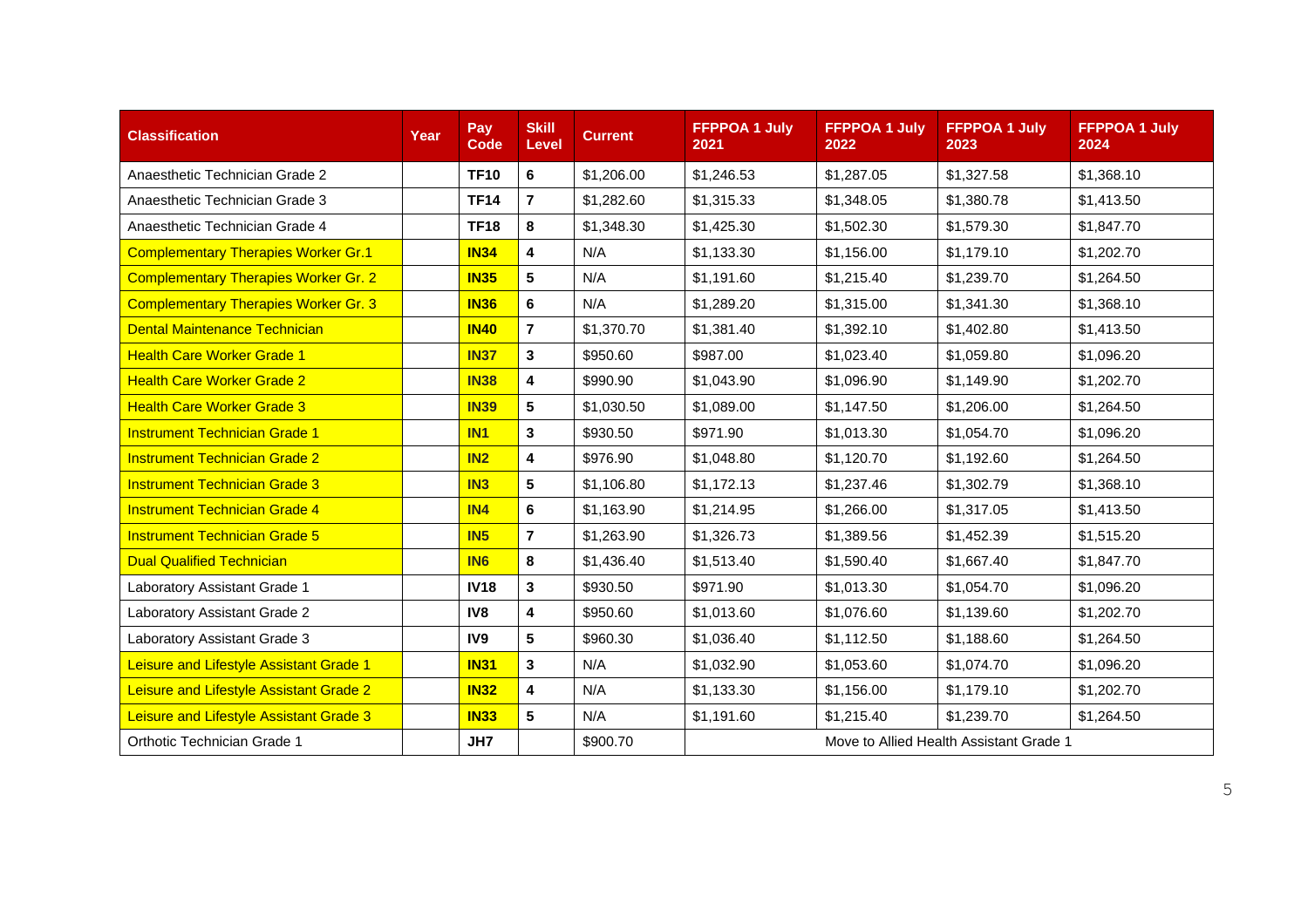| <b>Classification</b>                                          | Year | Pay<br><b>Code</b> | <b>Skill</b><br>Level   | <b>Current</b> | <b>FFPPOA 1 July</b><br>2021            | <b>FFPPOA 1 July</b><br>2022 | <b>FFPPOA 1 July</b><br>2023            | <b>FFPPOA 1 July</b><br>2024 |  |
|----------------------------------------------------------------|------|--------------------|-------------------------|----------------|-----------------------------------------|------------------------------|-----------------------------------------|------------------------------|--|
| Orthotic Technician Grade 2                                    |      | JH8                |                         | \$930.50       |                                         |                              |                                         |                              |  |
| Orthotic Technician Grade 3                                    |      | JH9                |                         | \$950.60       | Move to Allied Health Assistant Grade 3 |                              |                                         |                              |  |
| Orthotic Technician Grade 4                                    |      | J11                |                         | \$990.90       |                                         |                              |                                         |                              |  |
| Orthotic Technician Grade 5                                    |      | JI2                |                         | \$1,030.50     |                                         |                              |                                         |                              |  |
| <b>Pathology Collector Grade 1</b>                             |      | <b>IN23</b>        | $\mathbf{3}$            | \$962.00       | \$995.60                                | \$1,029.20                   | \$1,062.80                              | \$1,096.20                   |  |
| <b>Pathology Collector Grade 2</b>                             |      | <b>IN24</b>        | 4                       | \$1,012.60     | \$1,060.10                              | \$1,107.60                   | \$1,155.10                              | \$1,202.70                   |  |
| <b>Pathology Collector Grade 3</b>                             |      | <b>IN26</b>        | 5                       | \$1,054.60     | \$1,107.10                              | \$1,159.60                   | \$1,212.10                              | \$1,264.50                   |  |
| <b>Pathology Collector Grade 4</b>                             |      | <b>IN27</b>        | 6                       | N/A            | \$1,289.20                              | \$1,315.00                   | \$1,341.30                              | \$1,368.10                   |  |
| <b>Pathology Collector Reliever/Mobile</b><br><b>Collector</b> |      | <b>IN25</b>        | $\overline{\mathbf{r}}$ | N/A            | \$1,332.00                              | \$1,358.60                   | \$1,385.80                              | \$1,413.50                   |  |
| Pathology Technician Grade 1                                   |      | IC <sub>5</sub>    | $\mathbf{3}$            | \$990.90       | \$1,017.20                              | \$1,043.50                   | \$1,069.80                              | \$1,096.20                   |  |
| Pathology Technician Grade 2                                   |      | IC <sub>2</sub>    | 4                       | \$1,054.60     | \$1,091.60                              | \$1,128.60                   | \$1,165.60                              | \$1,202.70                   |  |
| Patient Transport Officer Grade 1                              |      | <b>PT20</b>        | 4                       | \$980.60       | \$1,036.10                              | \$1,091.60                   | \$1,147.10                              | \$1,202.70                   |  |
| Patient Transport Officer Grade 2                              |      | <b>PT21</b>        | 5                       | \$990.90       | \$1.059.30                              | \$1,127.70                   | \$1.196.10                              | \$1,264.50                   |  |
| Patient Transport Officer Grade 3                              |      | <b>PT22</b>        | $\overline{7}$          | \$1,012.60     | \$1,112.90                              | \$1,213.20                   | \$1,313.50                              | \$1,413.50                   |  |
| Pharmacy Technician Grade 1                                    |      | TF <sub>1</sub>    | 3                       | \$976.90       | \$1,006.70                              | \$1,036.50                   | \$1,066.30                              | \$1,096.20                   |  |
| Pharmacy Technician Grade 2                                    |      | TH <sub>6</sub>    | 4                       | \$1,106.80     | \$1,130.80                              | \$1,154.80                   | \$1,178.80                              | \$1,202.70                   |  |
| Pharmacy Technician Grade 3                                    |      | <b>TH10</b>        | 5                       | \$1,163.90     | \$1,189.10                              | \$1,214.30                   | \$1,239.50                              | \$1,264.50                   |  |
| Pharmacy Technician Grade 4                                    |      | <b>TH14</b>        | 6                       | \$1,263.90     | \$1,289.20                              | \$1,315.00                   | \$1,341.30                              | \$1,368.10                   |  |
| Social Worker/Welfare Aide                                     |      | IF <sub>5</sub>    |                         | \$930.50       |                                         |                              | Move to Allied Health Assistant Grade 1 |                              |  |
| Technical, Therapy & Personal Care<br>Supervisor               |      | ID <sub>5</sub>    | $\overline{\mathbf{r}}$ | \$1,160.00     | \$1,223.40                              | \$1,286.80                   | \$1,350.20                              | \$1,413.50                   |  |
| <b>Theatre Technician Grade 1</b>                              |      | IN <sub>7</sub>    | $\mathbf{3}$            | \$1,022.80     | \$1,067.80                              | \$1,077.30                   | \$1,086.80                              | \$1,096.20                   |  |
| <b>Theatre Technician Grade 2</b>                              |      | <b>IN8</b>         | 4                       | \$1,152.70     | \$1,180.70                              | \$1,208.70                   | \$1,236.70                              | \$1,264.50                   |  |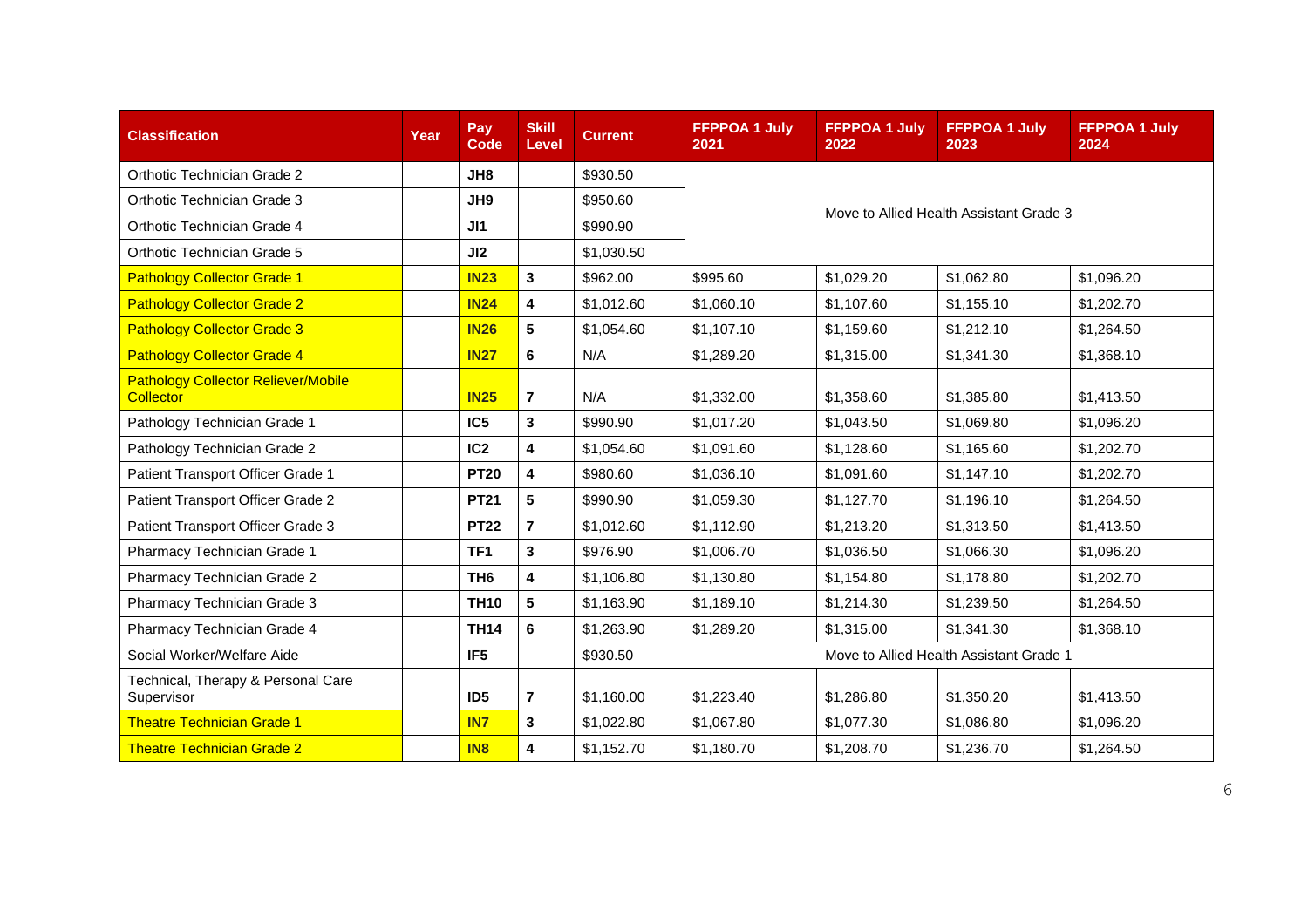| <b>Classification</b>                                               | Year | Pay<br>Code     | <b>Skill</b><br>Level | <b>Current</b> | <b>FFPPOA 1 July</b><br>2021 | <b>FFPPOA 1 July</b><br>2022 | <b>FFPPOA 1 July</b><br>2023 | <b>FFPPOA 1 July</b><br>2024 |
|---------------------------------------------------------------------|------|-----------------|-----------------------|----------------|------------------------------|------------------------------|------------------------------|------------------------------|
| <b>Theatre Technician Grade 3</b>                                   |      | IN <sub>9</sub> | 5                     | \$1,209.70     | \$1,249.30                   | \$1,288.90                   | \$1,328.50                   | \$1,368.10                   |
| <b>Theatre Technician Grade 4</b>                                   |      | <b>IN10</b>     | 6                     | \$1,305.90     | \$1,332.00                   | \$1,358.60                   | \$1,385.80                   | \$1,413.50                   |
| <b>Theatre Technician Grade 5</b>                                   |      | <b>IN11</b>     |                       | \$1,399.80     | \$1,427.80                   | \$1.456.40                   | \$1,485.50                   | \$1,515.20                   |
| <b>Liver Transplant Technologist (Austin</b><br><b>Health only)</b> |      | <b>IN12</b>     | 8                     | \$1,539.78     | \$1,616.80                   | \$1,693.80                   | \$1,770.80                   | \$1,847.70                   |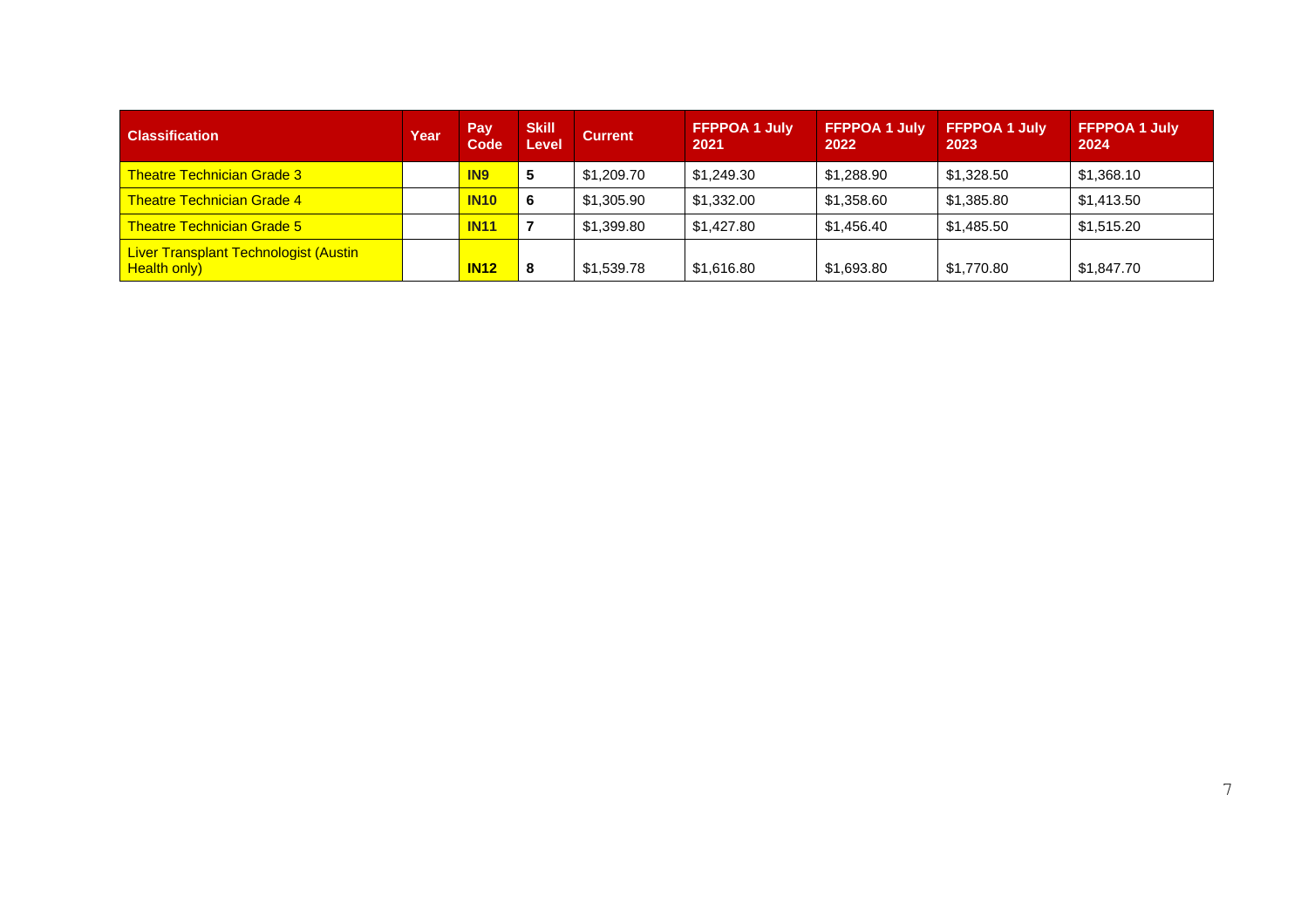#### **Dental Assistants employed by DHSV or Ballarat Health Service**

The rates below are inclusive of annual leave loading, allowances (other than shift allowances), additional payments and extra payments associated with the function performed. Authorised overtime and shift allowances are paid separately.

| <b>Classification</b>                            |                        | Pay<br>code | <b>FFPPOA 1 July</b><br>2021 | <b>FFPPOA 1 July</b><br>2022 | <b>FFPPOA 1 July</b><br>2023 | <b>FFPPOA 1 July</b><br>2024 | <b>FFPPOA1</b><br><b>July 2021</b> |
|--------------------------------------------------|------------------------|-------------|------------------------------|------------------------------|------------------------------|------------------------------|------------------------------------|
| <b>Grade 1 Dental</b><br><b>Assistant</b>        | <b>Newly Qualified</b> | 1.1         | \$50,035.31                  | \$51,036.00                  | \$52,056.70                  | \$53,097.80                  | \$54,159.80                        |
|                                                  |                        | 2.1         | \$51,182.67                  | \$52,206.30                  | \$53,250.40                  | \$54,315.40                  | \$55,401.70                        |
| <b>Grade 2 Dental</b>                            | Progression by annual  | 2.2         | \$53,477.40                  | \$54,546.90                  | \$55,637.80                  | \$56,750.60                  | \$57,885.60                        |
| performance appraisal<br><b>Assistant</b>        |                        | 2.3         | \$54,624.76                  | \$55,717.30                  | \$56,831.60                  | \$57,968.20                  | \$59,127.60                        |
|                                                  | process                | 2.4         | \$55,772.13                  | \$56,887.60                  | \$58,025.40                  | \$59,185.90                  | \$60,369.60                        |
|                                                  |                        | 2.5         | \$58,066.85                  | \$59,228.20                  | \$60,412.80                  | \$61,621.10                  | \$62,853.50                        |
| Grade 3                                          |                        |             |                              |                              |                              |                              |                                    |
| <b>Dental Assistant</b>                          |                        | 3.1         | \$63,908.25                  | \$65,186.40                  | \$66,490,10                  | \$67,819.90                  | \$69,176.30                        |
| – Coach<br><b>Oral Health</b><br><b>Educator</b> | By appointment only    | 3.2         | \$65,114.07                  | \$66,416.40                  | \$67,744.70                  | \$69,099.60                  | \$70,481.60                        |
| Grade 4 - Senior                                 |                        | 4.1         | \$67,525.72                  | \$68,876.20                  | \$70,253.70                  | \$71,658.80                  | \$73,092.00                        |
| <b>Dental Assistant</b>                          | By appointment only    | 4.2         | \$69,937.36                  | \$71,336.10                  | \$72,762.80                  | \$74,218.10                  | \$75,702.50                        |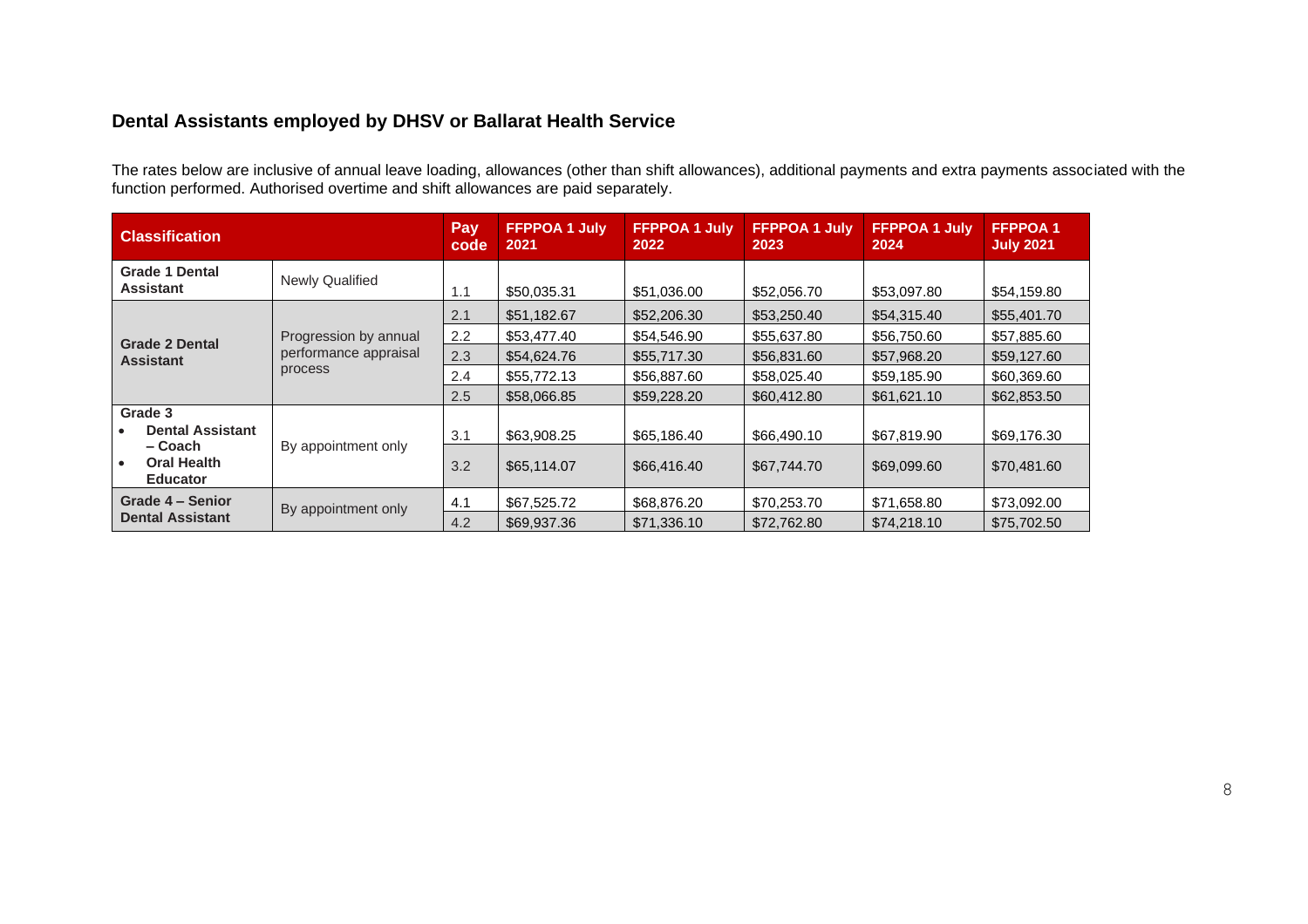|  |  | Dental Assistants employed by Employers other than DHSV and Ballarat Health Service |
|--|--|-------------------------------------------------------------------------------------|
|--|--|-------------------------------------------------------------------------------------|

| <b>Classification</b>                     |                                                           | Pay<br>code | <b>Current</b> | <b>FFPPOA 1 July</b><br>2021 | <b>FFPPOA 1 July</b><br>2022 | <b>FFPPOA 1 July</b><br>2023 | <b>FFPPOA1</b><br><b>July 2024</b> |
|-------------------------------------------|-----------------------------------------------------------|-------------|----------------|------------------------------|------------------------------|------------------------------|------------------------------------|
| <b>Dental Assistant</b><br><b>Trainee</b> |                                                           |             | \$500.70       | \$510.70                     | \$520.90                     | \$531.30                     | \$541.90                           |
| <b>Grade 1 Dental</b><br><b>Assistant</b> | <b>Newly Qualified</b><br>(first 12 months)               | 1.1         | \$948.00       | \$967.00                     | \$986.30                     | \$1,006.00                   | \$1,026.10                         |
|                                           | Progression by annual<br>performance appraisal<br>process | 2.1         | \$969.70       | \$989.10                     | \$1,008.90                   | \$1,029.10                   | \$1,049.70                         |
|                                           |                                                           | 2.2         | \$1,013.20     | \$1,033.50                   | \$1,054.20                   | \$1,075.30                   | \$1,096.80                         |
| <b>Grade 2 Dental</b><br><b>Assistant</b> |                                                           | 2.3         | \$1,035.00     | \$1,055.70                   | \$1,076.80                   | \$1,098.30                   | \$1,120.30                         |
|                                           |                                                           | 2.4         | \$1,056.80     | \$1,077.90                   | \$1,099.50                   | \$1,121.50                   | \$1,143.90                         |
|                                           |                                                           | 2.5         | \$1,100.20     | \$1,122.20                   | \$1,144.60                   | \$1,167.50                   | \$1,190.90                         |
| <b>Grade 3 Dental</b>                     | By appointment only                                       | 3.1         | \$1,210.90     | \$1,235.10                   | \$1,259.80                   | \$1,285.00                   | \$1,310.70                         |
| <b>Assistant</b>                          |                                                           | 3.2         | \$1,210.90     | \$1,235.10                   | \$1,259.80                   | \$1,285.00                   | \$1,310.70                         |
| <b>Grade 4 Senior</b>                     | By appointment only                                       | 4.1         | \$1,279.40     | \$1,305.00                   | \$1,331.10                   | \$1,357.70                   | \$1,384.90                         |
| <b>Dental Assistant</b>                   |                                                           | 4.2         | \$1,325.10     | \$1,351.60                   | \$1,378.60                   | \$1,406.20                   | \$1,434.30                         |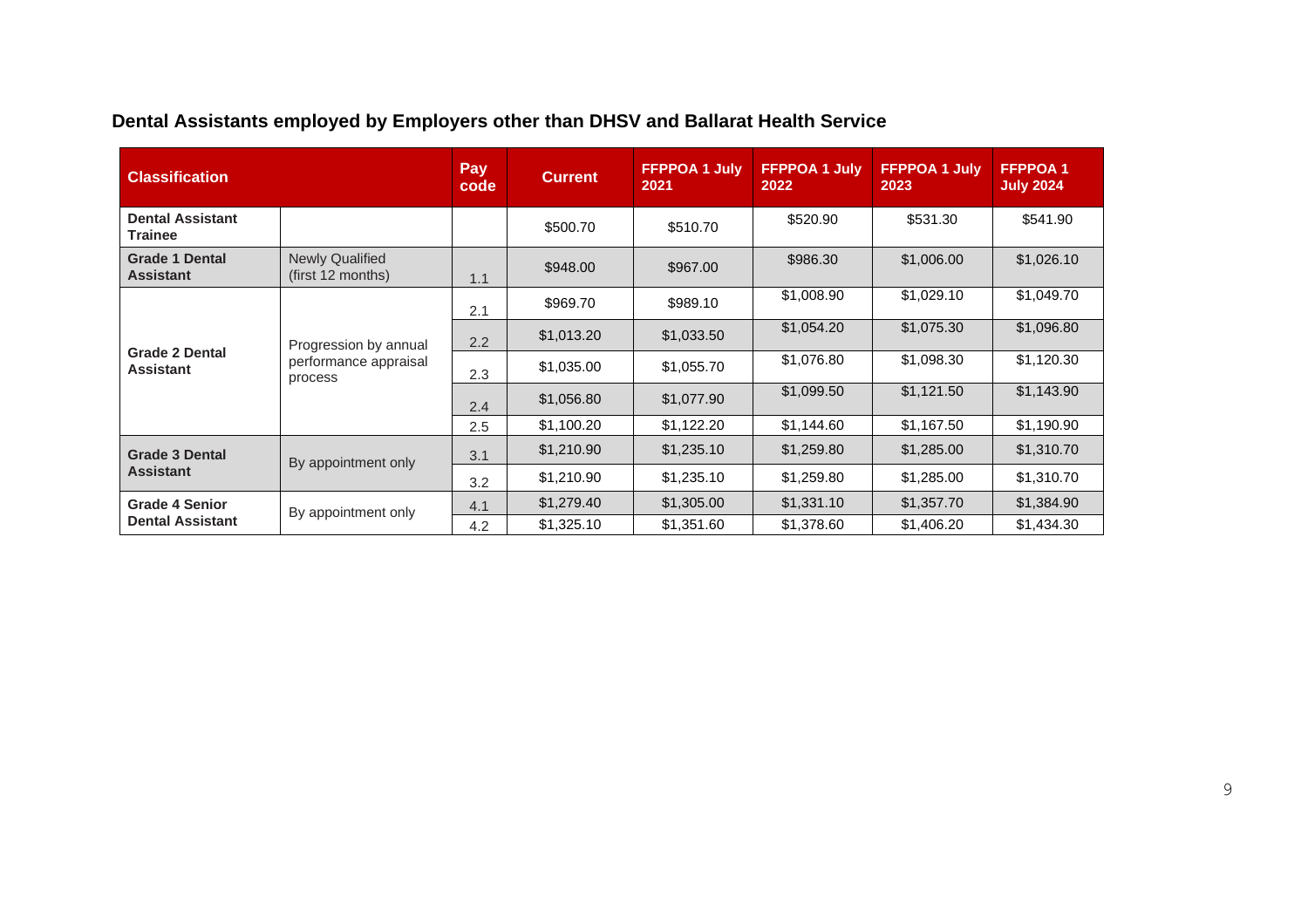#### **Allowances**

**Health and Allied Services Employees and Dental Assistants (Other than DHSV and Ballarat Health Service)**

| <b>Allowance</b>                                           | <b>Current</b> | <b>FFPPOA 1 July</b><br>2021 | <b>FFPPOA 1 July</b><br>2022 | <b>FFPPOA 1 July</b><br>2023 | <b>FFPPOA 1 July</b><br>2024 |
|------------------------------------------------------------|----------------|------------------------------|------------------------------|------------------------------|------------------------------|
| <b>Experience Payments - For all other classifications</b> |                |                              |                              |                              |                              |
| After 1 years' experience                                  | \$7.30         | \$7.45                       | \$7.59                       | \$7.75                       | \$7.90                       |
| After 2 years' experience                                  | \$14.40        | \$14.69                      | \$14.98                      | \$15.28                      | \$15.59                      |
| After 3 years' experience                                  | \$23.20        | \$23.66                      | \$24.14                      | \$24.62                      | \$25.11                      |
| After 4 years' experience                                  | \$24.60        | \$25.09                      | \$25.59                      | \$26.11                      | \$26.63                      |
| Completed apprenticeship or issued with trade certificate  |                |                              |                              |                              |                              |
| After 1 years' experience                                  | \$10.40        | \$10.61                      | \$10.82                      | \$11.04                      | \$11.26                      |
| After 2 years' experience                                  | \$18.60        | \$18.97                      | \$19.35                      | \$19.74                      | \$20.13                      |
| After 3 years' experience                                  | \$23.20        | \$23.66                      | \$24.14                      | \$24.62                      | \$25.11                      |
| After 4 years' experience                                  | \$24.60        | \$25.09                      | \$25.59                      | \$26.11                      | \$26.63                      |
| <b>Shift Allowances</b>                                    |                |                              |                              |                              |                              |
| <b>Morning Shift</b>                                       | \$24.00        | \$24.48                      | \$24.97                      | \$25.47                      | \$25.98                      |
| Afternoon Shift                                            | \$24.00        | \$24.48                      | \$24.97                      | \$25.47                      | \$25.98                      |
| Night Shift                                                | \$60.70        | \$61.91                      | \$63.15                      | \$64.42                      | \$65.70                      |
| <b>Permanent Night Shift</b>                               | \$69.60        | \$70.99                      | \$72.41                      | \$73.86                      | \$75.34                      |
| Change of Shift                                            | \$38.40        | \$39.17                      | \$39.95                      | \$40.75                      | \$41.57                      |
| Change of Roster                                           | \$24.00        | \$24.48                      | \$24.97                      | \$25.47                      | \$25.98                      |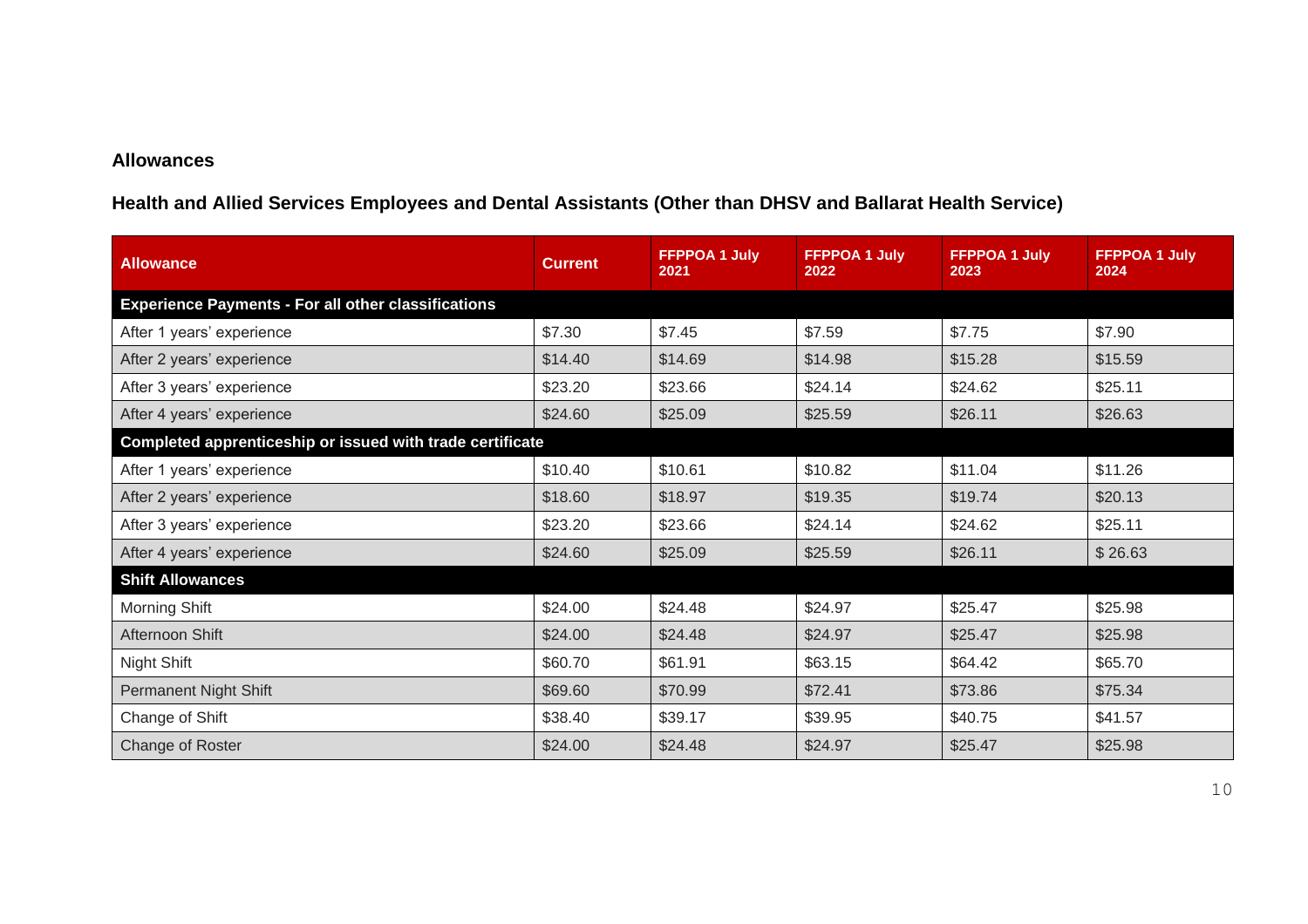| <b>Allowance</b>                                        | <b>Current</b> | <b>FFPPOA 1 July</b><br>2021 | <b>FFPPOA 1 July</b><br>2022 | <b>FFPPOA 1 July</b><br>2023 | <b>FFPPOA 1 July</b><br>2024 |
|---------------------------------------------------------|----------------|------------------------------|------------------------------|------------------------------|------------------------------|
| On Call Allowance                                       | \$24.00        | \$44.00                      | \$44.88                      | \$45.78                      | \$46.69                      |
| On Call Allowance Weekend/Public Holidays (Technicians) | N/A            | \$66.10                      | \$68.10                      | \$70.10                      | \$72.20                      |
| On-Call Allowance (Liver Transplant Technologist)       | N/A            | \$70.10                      | \$72.20                      | \$73.64                      | \$75.12                      |
| <b>Meal Allowance</b>                                   |                |                              |                              |                              |                              |
| After 1 hour of shift                                   | \$15.10        | \$15.40                      | \$15.71                      | \$16.02                      | \$16.34                      |
| After 4 hours of shift                                  | \$12.10        | \$12.34                      | \$12.59                      | \$12.84                      | \$13.10                      |
| After 5 hours on a Sat, Sun or RDO                      | \$15.10        | \$15.40                      | \$15.71                      | \$16.02                      | \$16.34                      |
| After 9 hours on a Sat, Sun or RDO                      | \$12.10        | \$12.34                      | \$12.59                      | \$12.84                      | \$13.10                      |
| <b>Uniform Allowance</b>                                |                |                              |                              |                              |                              |
| Amount per day                                          | \$2.04         | \$2.08                       | \$2.12                       | \$2.16                       | \$2.21                       |
| Amount per week                                         | \$10.31        | \$10.52                      | \$10.73                      | \$10.94                      | \$11.16                      |
| <b>Laundry Allowance</b>                                |                |                              |                              |                              |                              |
| Amount per day                                          | \$0.50         | \$0.51                       | \$0.52                       | \$0.53                       | \$0.54                       |
| Amount per week                                         | \$2.43         | \$2.48                       | \$2.53                       | \$2.58                       | \$2.63                       |
| <b>Vehicle Allowances</b>                               |                |                              |                              |                              |                              |
| <b>Motor Vehicles (cents per kms)</b>                   |                |                              |                              |                              |                              |
| Under 5 Cyl                                             | \$0.91         | \$0.93                       | \$0.95                       | \$0.97                       | \$0.99                       |
| 5 Cyl and over                                          | \$1.18         | \$1.20                       | \$1.23                       | \$1.25                       | \$1.28                       |
| <b>Motor Cycles (per kms)</b>                           |                |                              |                              |                              |                              |
| Under 250 cc                                            | \$0.40         | \$0.41                       | \$0.42                       | \$0.42                       | \$0.43                       |
| 250cc and over                                          | \$0.53         | \$0.54                       | \$0.55                       | \$0.56                       | \$0.57                       |
| <b>Bicycles (per kms)</b>                               | \$0.14         | \$0.14                       | \$0.15                       | \$0.15                       | \$0.15                       |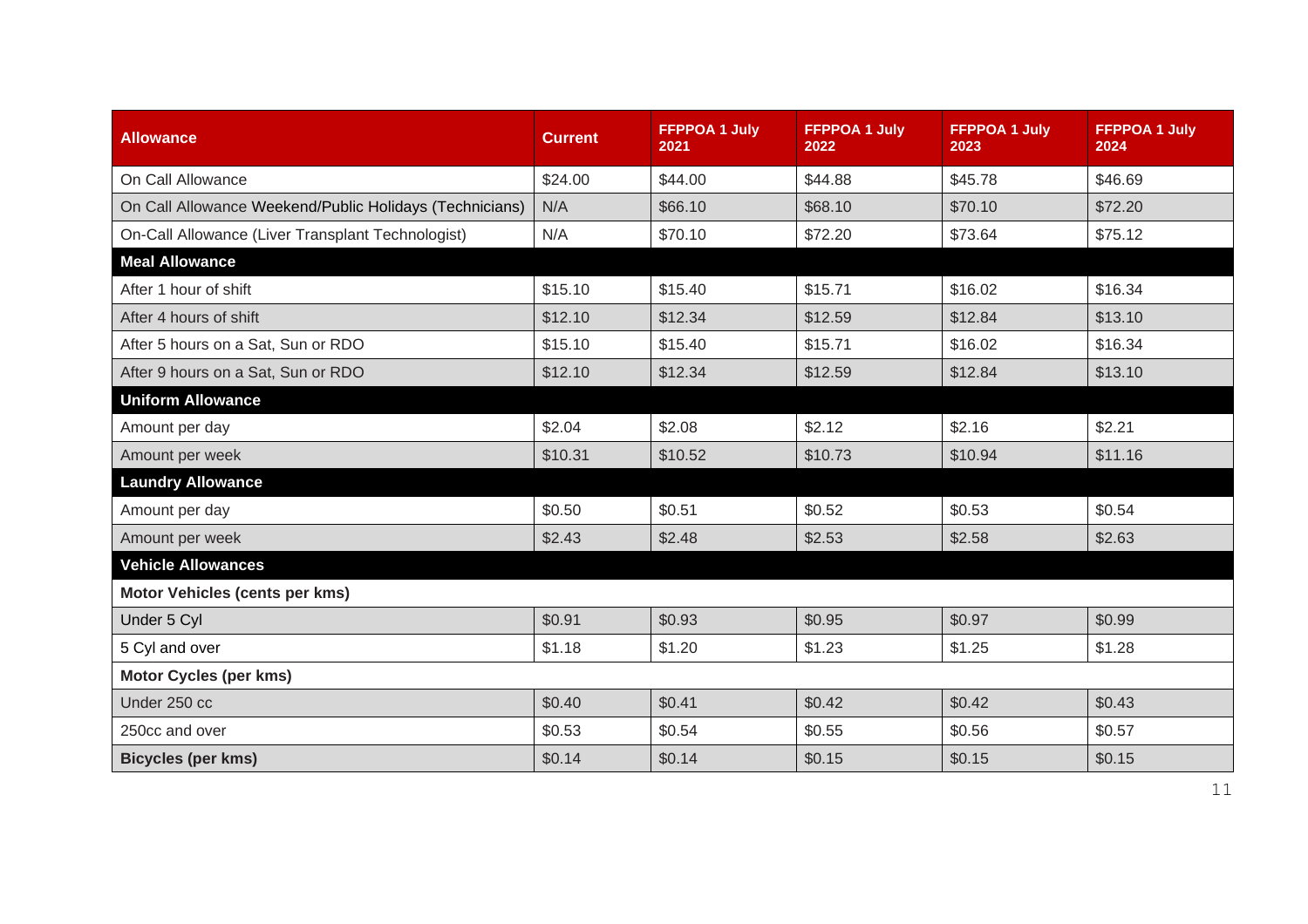| <b>Allowance</b>                             | <b>Current</b> | <b>FFPPOA 1 July</b><br>2021 | <b>FFPPOA 1 July</b><br>2022 | <b>FFPPOA 1 July</b><br>2023 | <b>FFPPOA 1 July</b><br>2024 |
|----------------------------------------------|----------------|------------------------------|------------------------------|------------------------------|------------------------------|
| <b>Other Allowances</b>                      |                |                              |                              |                              |                              |
| Certificate Allowance - Pathology Technician | \$77.80        | \$79.36                      | \$80.94                      | \$82.56                      | \$84.21                      |
| Lead Apron                                   | N/A            | \$8.00                       | \$8.24                       | \$8.49                       | \$8.74                       |
| Tow Motor Driver Allowance per day           | \$3.60         | \$3.67                       | \$3.75                       | \$3.82                       | \$3.90                       |
| Tools Allowance - Chef and Cooks per week    | \$16.70        | \$17.03                      | \$17.37                      | \$17.72                      | \$18.08                      |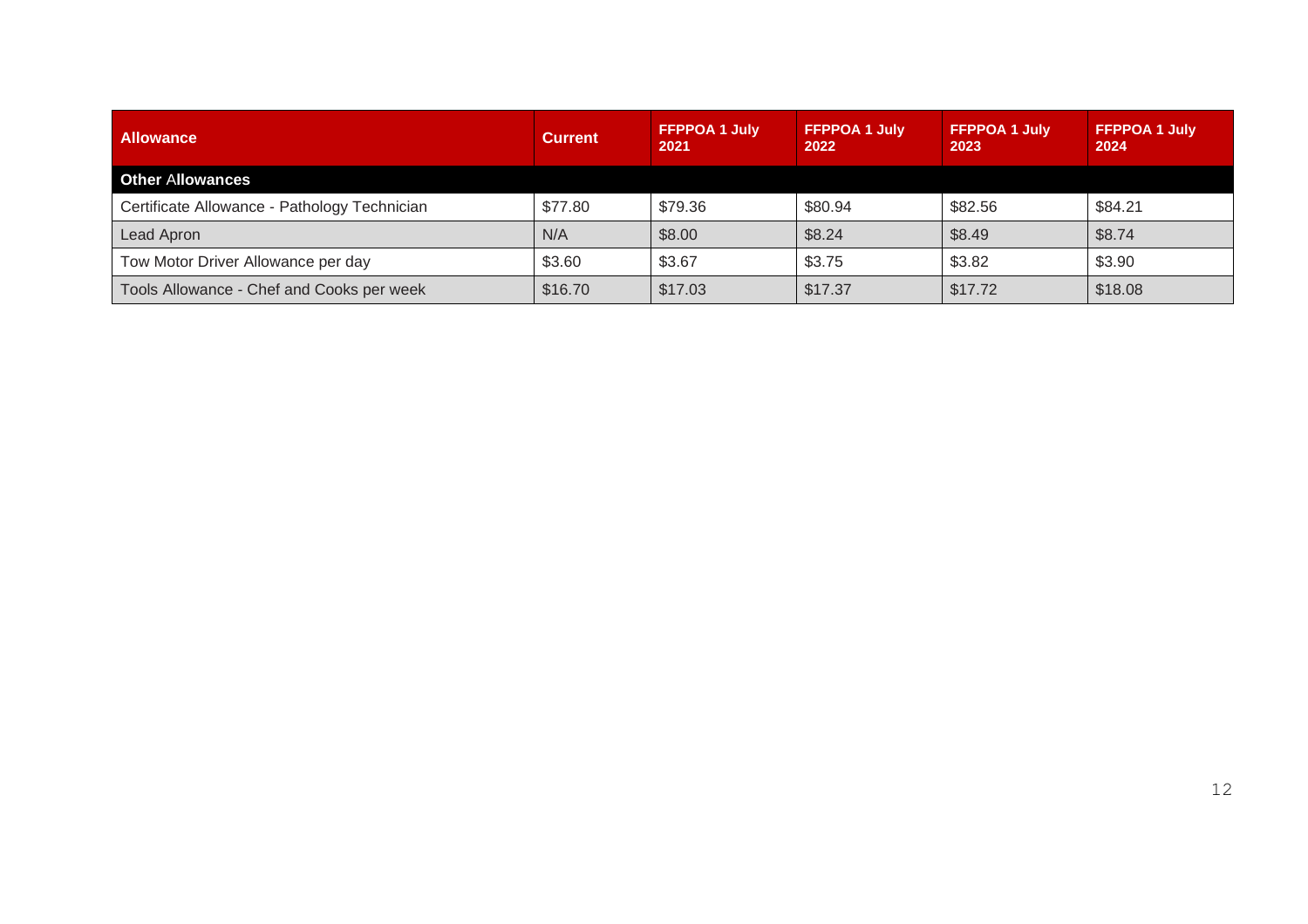### **Dental Assistants – employed by DHSV or Ballarat Health**

| <b>Allowance</b>                   | <b>Current</b> | <b>FFPPOA 1 July</b><br>2021 | <b>FFPPOA 1 July</b><br>2022 | <b>FFPPOA 1 July</b><br>2023 | <b>FFPPOA 1 July</b><br>2024 |
|------------------------------------|----------------|------------------------------|------------------------------|------------------------------|------------------------------|
| <b>Shift Allowances</b>            |                |                              |                              |                              |                              |
| <b>Morning Shift</b>               | \$24.00        | \$24.48                      | \$24.97                      | \$25.47                      | \$25.98                      |
| Afternoon Shift                    | \$24.00        | \$24.48                      | \$24.97                      | \$25.47                      | \$25.98                      |
| Night Shift                        | \$60.70        | \$61.91                      | \$63.15                      | \$64.42                      | \$65.70                      |
| <b>Permanent Night Shift</b>       | \$69.60        | \$70.99                      | \$72.41                      | \$73.86                      | \$75.34                      |
| Change of Shift                    | \$38.40        | \$39.17                      | \$39.95                      | \$40.75                      | \$41.57                      |
| Change of Roster                   | \$24.00        | \$24.48                      | \$24.97                      | \$25.47                      | \$25.98                      |
| <b>On-Call Allowance</b>           | \$24.00        | \$24.48                      | \$24.97                      | \$25.47                      | \$25.98                      |
| <b>Meal Allowance</b>              |                |                              |                              |                              |                              |
| After 1 hour of shift              | \$10.80        | \$11.02                      | \$11.24                      | \$11.46                      | \$11.69                      |
| After 4 hours of shift             | \$8.70         | \$8.87                       | \$9.05                       | \$9.23                       | \$9.42                       |
| After 5 hours on a Sat, Sun or RDO | \$10.80        | \$11.02                      | \$11.24                      | \$11.46                      | \$11.69                      |
| After 9 hours on a Sat, Sun or RDO | \$8.70         | \$8.87                       | \$9.05                       | \$9.23                       | \$9.42                       |
| <b>Laundry Allowance</b>           |                |                              |                              |                              |                              |
| Amount per day                     | \$0.40         | \$0.41                       | \$0.42                       | \$0.42                       | \$0.43                       |
| Amount per week                    | \$2.10         | \$2.14                       | \$2.18                       | \$2.23                       | \$2.27                       |
| <b>Vehicle Allowances</b>          |                |                              |                              |                              |                              |
| <b>Motor Vehicles (per kms)</b>    |                |                              |                              |                              |                              |
| Under 5 Cyl                        | \$0.82         | \$0.84                       | \$0.85                       | \$0.87                       | \$0.89                       |
| 5 Cyl and over                     | \$1.00         | \$1.02                       | \$1.04                       | \$1.06                       | \$1.08                       |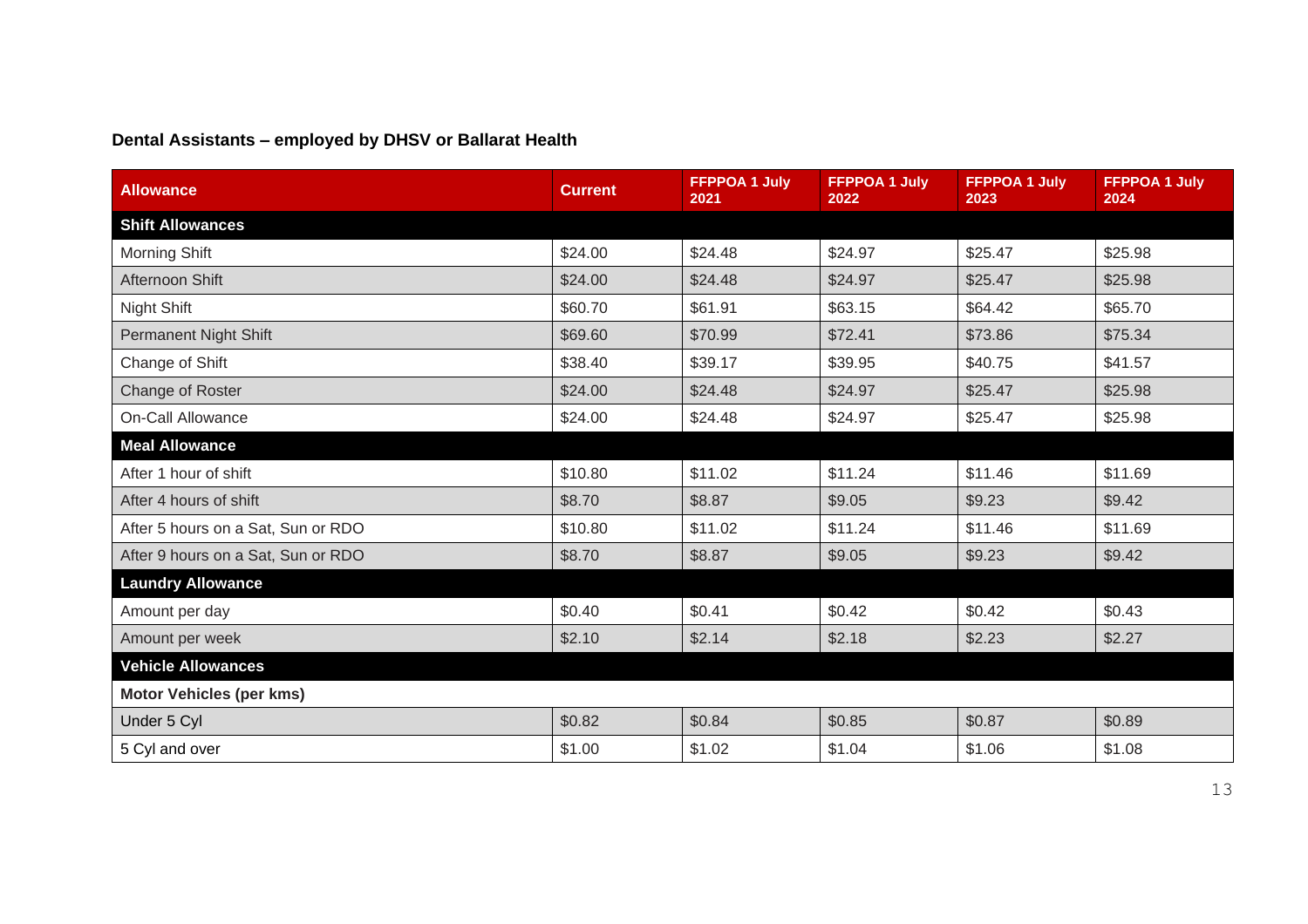| <b>Motor Cycles (per kms)</b> |        |        |        |        |        |
|-------------------------------|--------|--------|--------|--------|--------|
| Under 250 cc                  | \$0.36 | \$0.37 | \$0.37 | \$0.38 | \$0.39 |
| 250cc and over                | \$0.48 | \$0.49 | \$0.50 | \$0.51 | \$0.52 |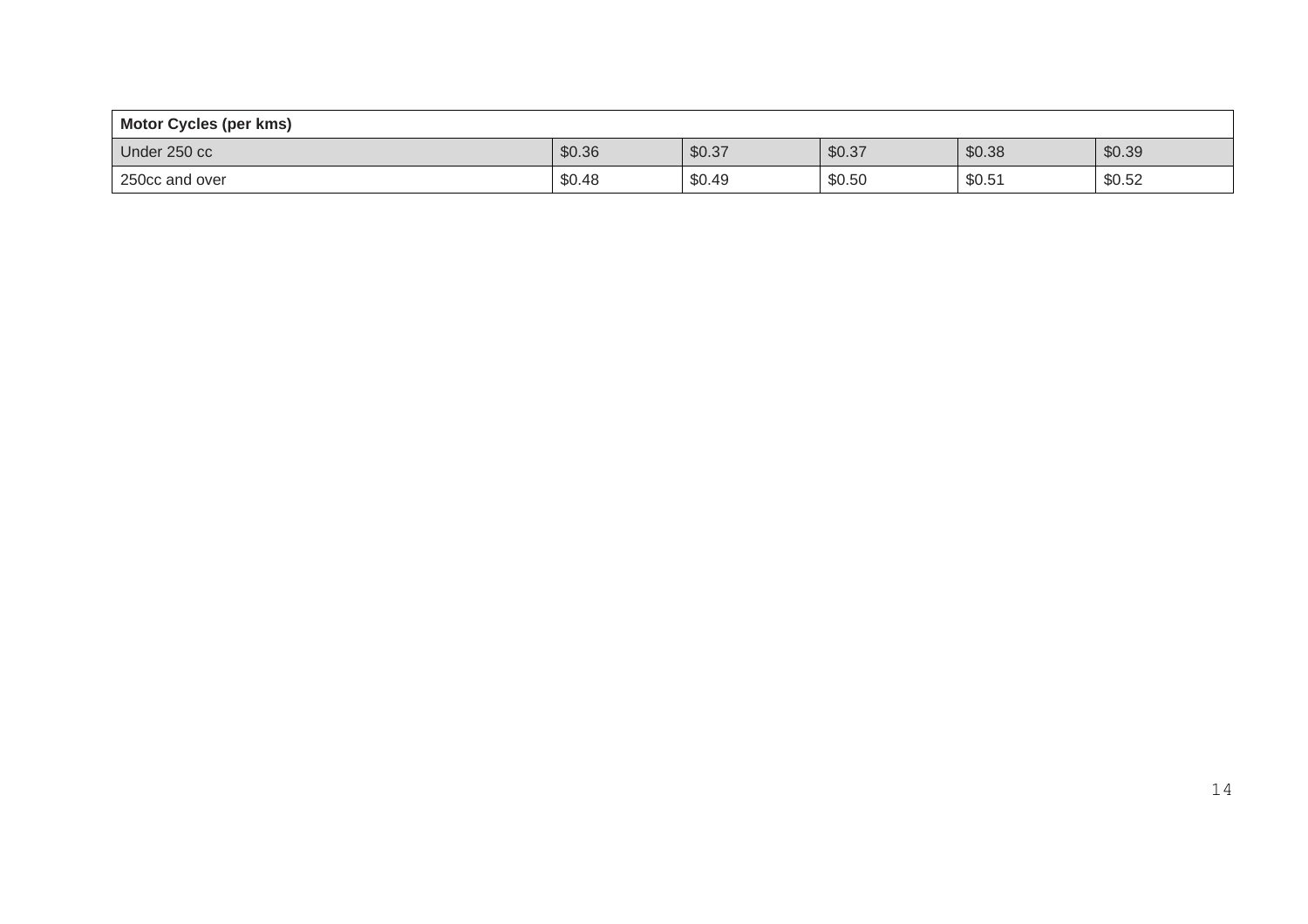| <b>Classification</b> | <b>Pay Code</b> | <b>Current</b> | <b>FFPPOA 1 July</b><br>2021 | <b>FFPPOA 1 July</b><br>2022 | <b>FFPPOA 1 July</b><br>2023 | <b>FFPPOA 1 July</b><br>2024 |
|-----------------------|-----------------|----------------|------------------------------|------------------------------|------------------------------|------------------------------|
| Grade 1A              | HS1A            | \$1,054.60     | \$1,054.60                   | \$1,054.60                   | \$1,054.60                   | \$1,054.60                   |
| Grade 1 Level 1       | HS <sub>1</sub> | \$1,123.90     | \$1,123.90                   | \$1,123.90                   | \$1,123.90                   | \$1,123.90                   |
| Grade 1 Level 2       | <b>HS14</b>     | N/A            | \$1,135.20                   | \$1,146.50                   | \$1,157.80                   | \$1,168.90                   |
| Grade 1 Level 3       | <b>HS15</b>     | N/A            | \$1,143.60                   | \$1,163.30                   | \$1,183.00                   | \$1,202.60                   |
| Grade 1 Level 4       | <b>HS16</b>     | N/A            | \$1,152.00                   | \$1,180.10                   | \$1,208.20                   | \$1,236.30                   |
| Grade 1 Level 5       | <b>HS17</b>     | N/A            | N/A                          | N/A                          | \$1,214.20                   | \$1,242.50                   |
| Grade 2 Level 1       | HS <sub>2</sub> | \$1,284.00     | \$1,284.00                   | \$1,284.00                   | \$1,284.00                   | \$1,284.00                   |
| Grade 2 Level 2       | <b>HS18</b>     | N/A            | \$1,296.90                   | \$1,309.80                   | \$1,322.70                   | \$1,335.40                   |
| Grade 2 Level 3       | <b>HS19</b>     | N/A            | \$1,306.50                   | \$1,329.00                   | \$1,351.50                   | \$1,373.90                   |
| Grade 2 Level 4       | <b>HS20</b>     | N/A            | \$1,316.10                   | \$1,348.20                   | \$1,380.30                   | \$1,412.40                   |
| Grade 2 Level 5       | <b>HS21</b>     | N/A            | N/A                          | N/A                          | \$1,387.20                   | \$1,419.46                   |
| Grade 3 Level 1       | HS <sub>3</sub> | \$1,431.70     | \$1,431.70                   | \$1,431.70                   | \$1,431.70                   | \$1,431.70                   |
| Grade 3 Level 2       | <b>HS22</b>     | N/A            | \$1,446.00                   | \$1,460.30                   | \$1,474.60                   | \$1,489.00                   |
| Grade 3 Level 3       | <b>HS23</b>     | N/A            | \$1,456.80                   | \$1,481.90                   | \$1,507.00                   | \$1,531.90                   |
| Grade 3 Level 4       | <b>HS24</b>     | N/A            | \$1,467.50                   | \$1,503.30                   | \$1,539.10                   | \$1,574.90                   |
| Grade 3 Level 5       | <b>HS25</b>     | N/A            | N/A                          | N/A                          | \$1,546.80                   | \$1,582.80                   |
| Grade 4 Level 1       | HS4             | \$1,608.80     | \$1,608.80                   | \$1,608.80                   | \$1,608.80                   | \$1,608.80                   |
| Grade 4 Level 2       | <b>HS26</b>     | N/A            | \$1,624.90                   | \$1,641.00                   | \$1,657.10                   | \$1,673.20                   |
| Grade 4 Level 3       | <b>HS27</b>     | N/A            | \$1,637.00                   | \$1,665.20                   | \$1,693.40                   | \$1,721.40                   |
| Grade 4 Level 4       | <b>HS28</b>     | N/A            | \$1,649.00                   | \$1,689.20                   | \$1,729.40                   | \$1,769.70                   |
| Grade 4 Level 5       | <b>HS29</b>     | N/A            | N/A                          | N/A                          | \$1,738.00                   | \$1,778.50                   |
| Grade 5 Level 1       | HS <sub>5</sub> | \$1,785.70     | \$1,785.70                   | \$1,785.70                   | \$1,785.70                   | \$1,785.70                   |
| Grade 5 Level 2       | <b>HS30</b>     | N/A            | \$1,803.60                   | \$1,821.50                   | \$1,839.40                   | \$1,857.10                   |
| Grade 5 Level 3       | <b>HS31</b>     | N/A            | \$1,817.00                   | \$1,848.30                   | \$1,879.60                   | \$1,910.70                   |
| Grade 5 Level 4       | <b>HS32</b>     | N/A            | \$1,830.40                   | \$1,875.10                   | \$1,919.80                   | \$1,964.30                   |

## **Managers and Administrative Workers (other than Royal Women's Hospital and Royal Children's Hospital)**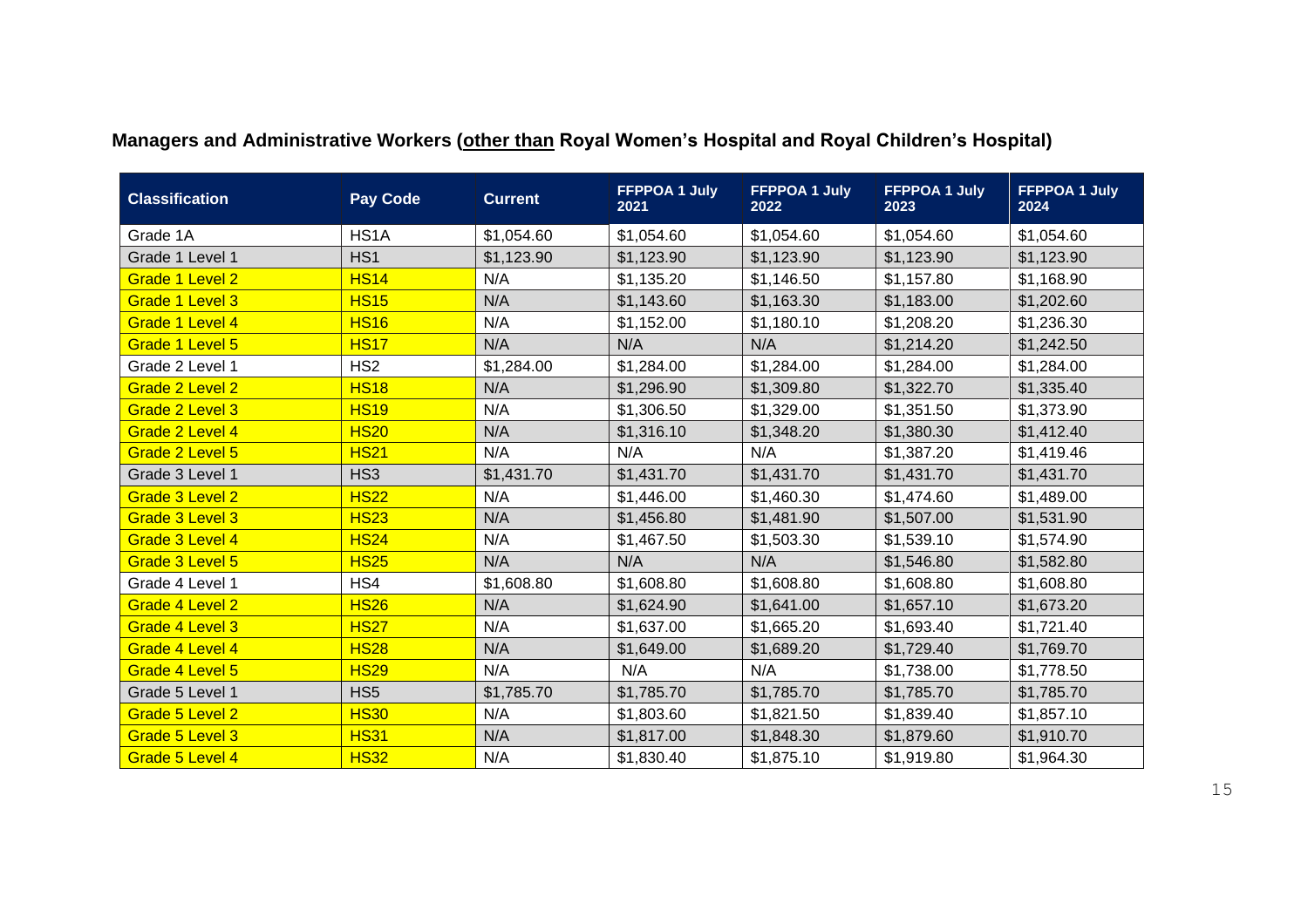| Grade 5 Level 5 | <b>HS33</b>     | N/A        | N/A        | N/A        | \$1,929.40 | \$1,974.10 |
|-----------------|-----------------|------------|------------|------------|------------|------------|
| Grade 6         | H <sub>S6</sub> | \$1.962.80 | \$2,002.10 | \$2,042.10 | \$2,082.90 | \$2.124.60 |
| Grade 7         | HS7             | \$2.169.40 | \$2,212.80 | \$2.257.10 | \$2,302.20 | \$2,348.20 |
| Grade 8         | HS8             | \$2,427.80 | \$2.476.40 | \$2,525.90 | \$2.576.40 | \$2,627.90 |
| Grade 9         | HS9             | \$2,638.70 | \$2,691.50 | \$2,745.30 | \$2,800.20 | \$2,856.20 |
| Grade 10        | <b>HS10</b>     | \$2,864.40 | \$2,921.70 | \$2,980.10 | \$3,039.70 | \$3,100.50 |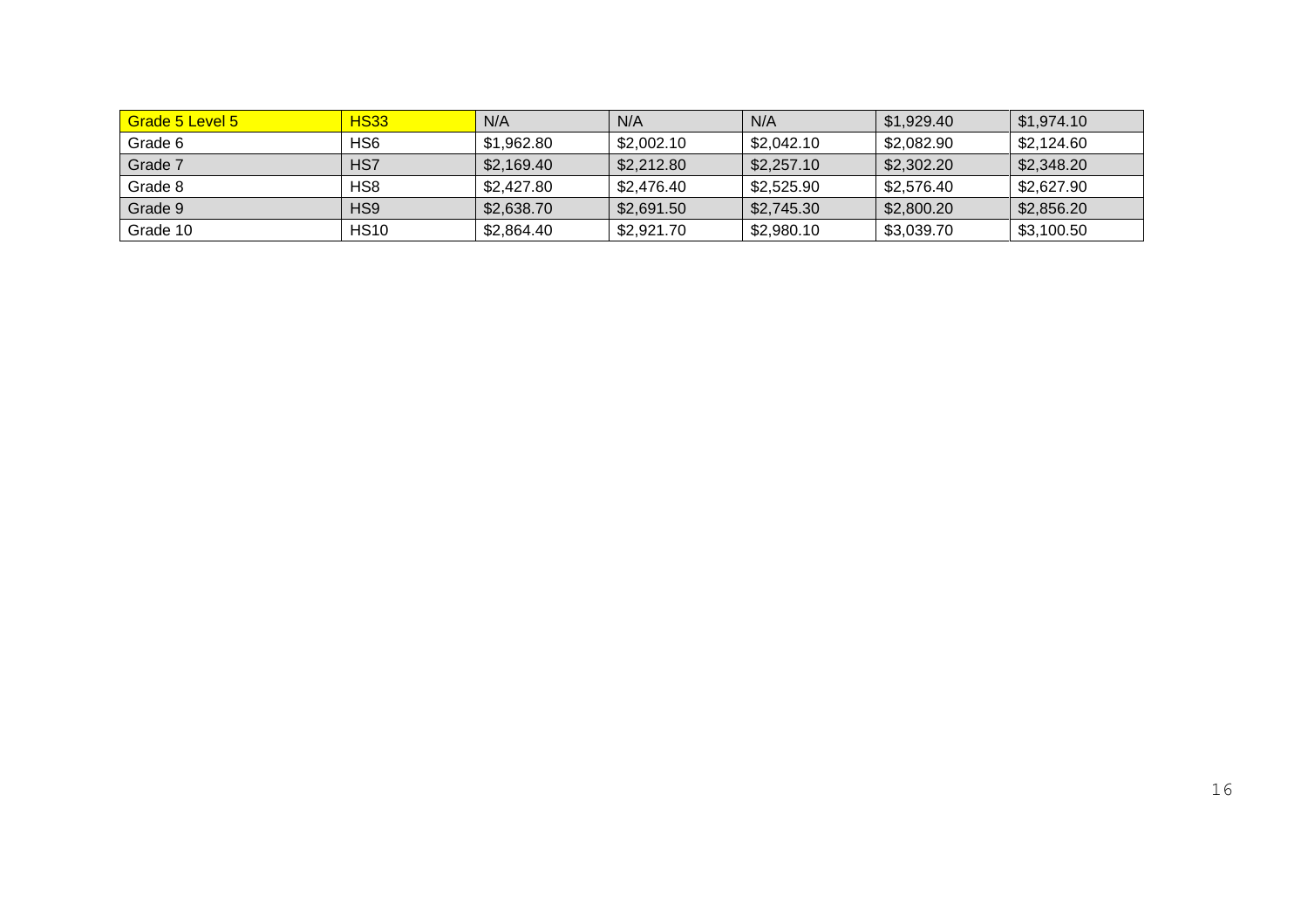| <b>Classification</b> | <b>Pay Code</b> | <b>Current</b> | <b>FFPPOA 1 July</b><br>2021 | <b>FFPPOA 1 July</b><br>2022 | <b>FFPPOA 1 July</b><br>2023 | <b>FFPPOA 1 July</b><br>2024 |
|-----------------------|-----------------|----------------|------------------------------|------------------------------|------------------------------|------------------------------|
| Grade 1A              | AO09            | \$1,054.60     | \$1,054.60                   | \$1,054.60                   | \$1,054.60                   | \$1,054.60                   |
| Grade 1 Level 1       | AO10            | \$1,123.90     | \$1,123.90                   | \$1,123.90                   | \$1,123.90                   | \$1,123.90                   |
| Grade 1 Level 2       | <b>AO13</b>     | N/A            | \$1,142.20                   | \$1,146.38                   | \$1,157.62                   | \$1,168.90                   |
| Grade 1 Level 3       | <b>AO14</b>     | N/A            | \$1,150.70                   | \$1,163.24                   | \$1,182.90                   | \$1,202.60                   |
| Grade 1 Level 4       | AO11            | \$1,182.30     | \$1,159.20                   | \$1,180.10                   | \$1,208.19                   | \$1,236.30                   |
| Grade 1 Level 5       | AO12            | \$1,230.70     | \$1,230.70                   | \$1,230.70                   | \$1,230.70                   | \$1,242.50                   |
| Grade 2 Level 1       | AO21            | \$1,182.30     | \$1,207.70                   | \$1,233.10                   | \$1,258.50                   | \$1,284.00                   |
| Grade 2 Level 2       | AO22            | \$1,230.70     | \$1,256.90                   | \$1,283.10                   | \$1,309.30                   | \$1,335.40                   |
| Grade 2 Level 3       | AO23            | \$1,266.60     | \$1,293.40                   | \$1,320.20                   | \$1,347.00                   | \$1,373.90                   |
| Grade 2 Level 4       | AO24            | \$1,304.60     | \$1,331.60                   | \$1,358.60                   | \$1,385.60                   | \$1,412.40                   |
| Grade 2 Level 5       | AO25            | \$1,357.10     | \$1,372.70                   | \$1,388.30                   | \$1,403.90                   | \$1,419.46                   |
| Grade 3 Level 1       | AO31            | \$1,304.60     | \$1,336.40                   | \$1,368.20                   | \$1,400.00                   | \$1,431.70                   |
| Grade 3 Level 2       | AO32            | \$1,357.10     | \$1,390.10                   | \$1,423.10                   | \$1,456.10                   | \$1,489.00                   |
| Grade 3 Level 3       | AO33            | \$1,397.80     | \$1,431.30                   | \$1,464.80                   | \$1,498.30                   | \$1,531.90                   |
| Grade 3 Level 4       | AO34            | \$1,439.70     | \$1,473.50                   | \$1,507.30                   | \$1,541.10                   | \$1,574.90                   |
| Grade 3 Level 5       | AO35            | \$1,460.00     | \$1,490.70                   | \$1,521.40                   | \$1,552.10                   | \$1,582.80                   |
| Grade 4 Level 1       | AO41            | \$1,439.70     | \$1,482.00                   | \$1,524.30                   | \$1,566.60                   | \$1,608.80                   |
| Grade 4 Level 2       | AO42            | \$1,460.00     | \$1,513.30                   | \$1,566.60                   | \$1,619.90                   | \$1,673.20                   |
| Grade 4 Level 3       | AO43            | \$1,503.80     | \$1,558.20                   | \$1,612.60                   | \$1,667.00                   | \$1,721.40                   |
| Grade 4 Level 4       | AO44            | \$1,548.80     | \$1,604.00                   | \$1,659.20                   | \$1,714.40                   | \$1,769.70                   |
| Grade 4 Level 5       | AO45            | \$1,618.00     | \$1,658.10                   | \$1,698.20                   | \$1,738.30                   | \$1,778.50                   |
| Grade 5 Level 1       | AO51            | \$1,618.00     | \$1,659.90                   | \$1,701.80                   | \$1,743.70                   | \$1,785.70                   |
| Grade 5 Level 2       | AO52            | \$1,687.20     | \$1,729.70                   | \$1,772.20                   | \$1,814.70                   | \$1,857.10                   |
| Grade 5 Level 3       | AO53            | \$1,737.80     | \$1,781.00                   | \$1,824.20                   | \$1,867.40                   | \$1,910.70                   |
| Grade 5 Level 4       | AO54            | \$1,789.90     | \$1,833.50                   | \$1,877.10                   | \$1,920.70                   | \$1,964.30                   |
| Grade 5 Level 5       | AO55            | \$1,815.50     | \$1,855.20                   | \$1,894.90                   | \$1,934.60                   | \$1,974.10                   |
| Grade 6 Level 1       | AO61            | \$1,815.50     | \$1,892.80                   | \$1,970.10                   | \$2,047.40                   | \$2,124.60                   |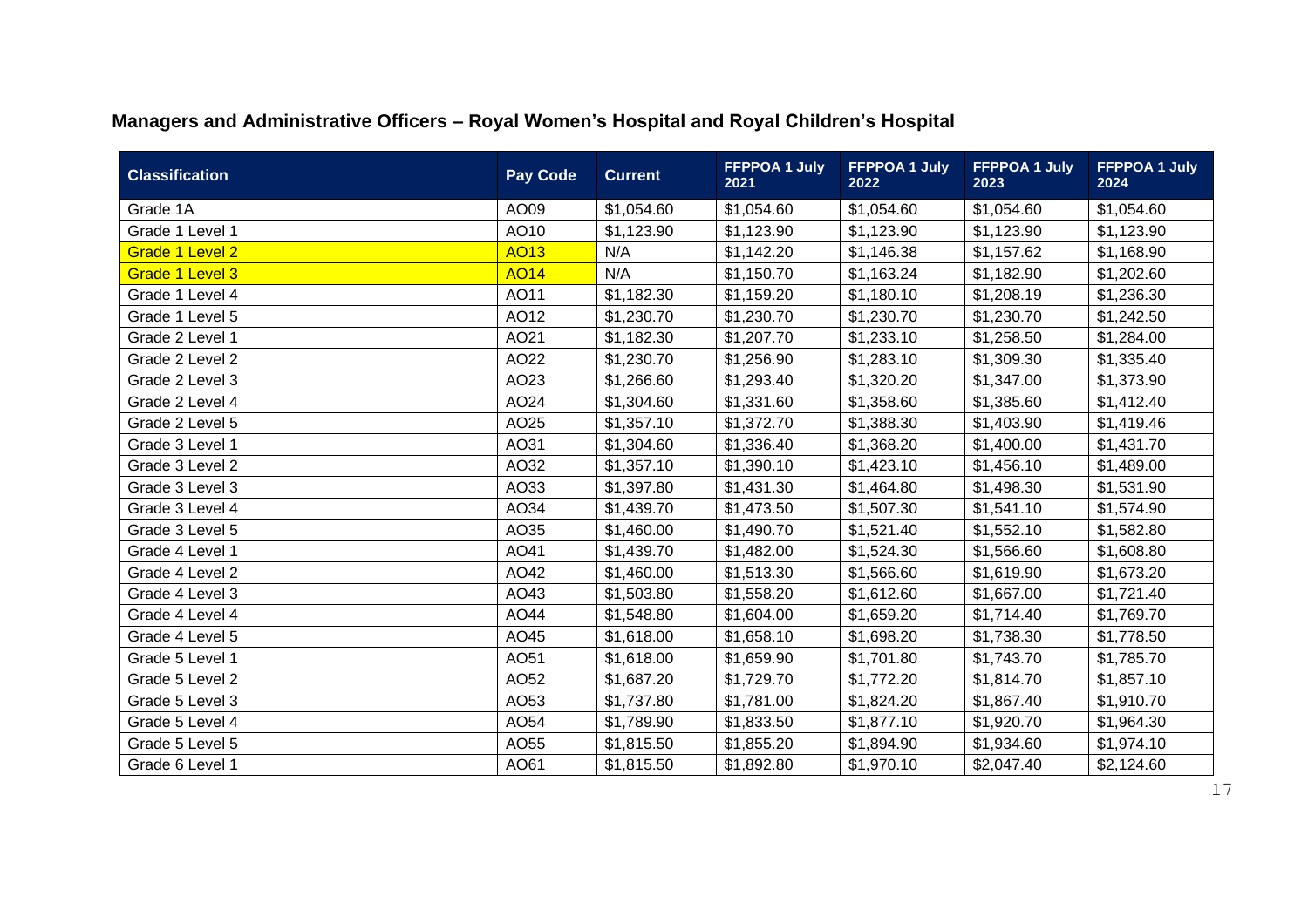| <b>Classification</b> | <b>Pay Code</b> | <b>Current</b> | FFPPOA 1 July<br>2021 | <b>FFPPOA 1 July</b><br>2022 | <b>FFPPOA 1 July</b><br>2023 | FFPPOA 1 July<br>2024 |
|-----------------------|-----------------|----------------|-----------------------|------------------------------|------------------------------|-----------------------|
| Grade 6 Level 2       | AO62            | \$1,860.50     | \$1,927.30            | \$1,994.10                   | \$2,060.90                   | \$2,127.60            |
| Grade 6 Level 3       | AO63            | \$1,917.20     | \$1,970.30            | \$2,023.40                   | \$2,076.50                   | \$2,129.60            |
| Grade 6 Level 4       | AO64            | \$1,973.80     | \$2,013.50            | \$2,053.20                   | \$2,092.90                   | \$2,132.60            |
| Grade 6 Level 5       | AO65            | \$2,002.10     | \$2,035.50            | \$2,068.90                   | \$2,102.30                   | \$2,135.60            |
| Grade 7 Level 1       | AO71            | \$1,973.80     | \$2,013.30            | \$2,053.60                   | \$2,094.70                   | \$2,136.60            |
| Grade 7 Level 2       | AO72            | \$2,002.10     | \$2,042.10            | \$2,082.90                   | \$2,124.60                   | \$2,167.10            |
| Grade 7 Level 3       | AO73            | \$2,062.20     | \$2,103.40            | \$2,145.50                   | \$2,188.40                   | \$2,232.20            |
| Grade 7 Level 4       | AO74            | \$2,124.00     | \$2,166.50            | \$2,209.80                   | \$2,254.00                   | \$2,299.10            |
| Grade 7 Level 5       | AO75            | \$2,154.60     | \$2,197.70            | \$2,241.70                   | \$2,286.50                   | \$2,332.20            |
| Grade 8 Level 1       | AO81            | \$2,154.60     | \$2,197.70            | \$2,241.70                   | \$2,286.50                   | \$2,332.20            |
| Grade 8 Level 2       | AO82            | \$2,207.90     | \$2,252.10            | \$2,297.10                   | \$2,343.00                   | \$2,389.90            |
| Grade 8 Level 3       | AO83            | \$2,274.10     | \$2,319.60            | \$2,366.00                   | \$2,413.30                   | \$2,461.60            |
| Grade 8 Level 4       | AO84            | \$2,342.40     | \$2,389.20            | \$2,437.00                   | \$2,485.70                   | \$2,535.40            |
| Grade 8 Level 5       | AO85            | \$2,377.80     | \$2,425.40            | \$2,473.90                   | \$2,523.40                   | \$2,573.90            |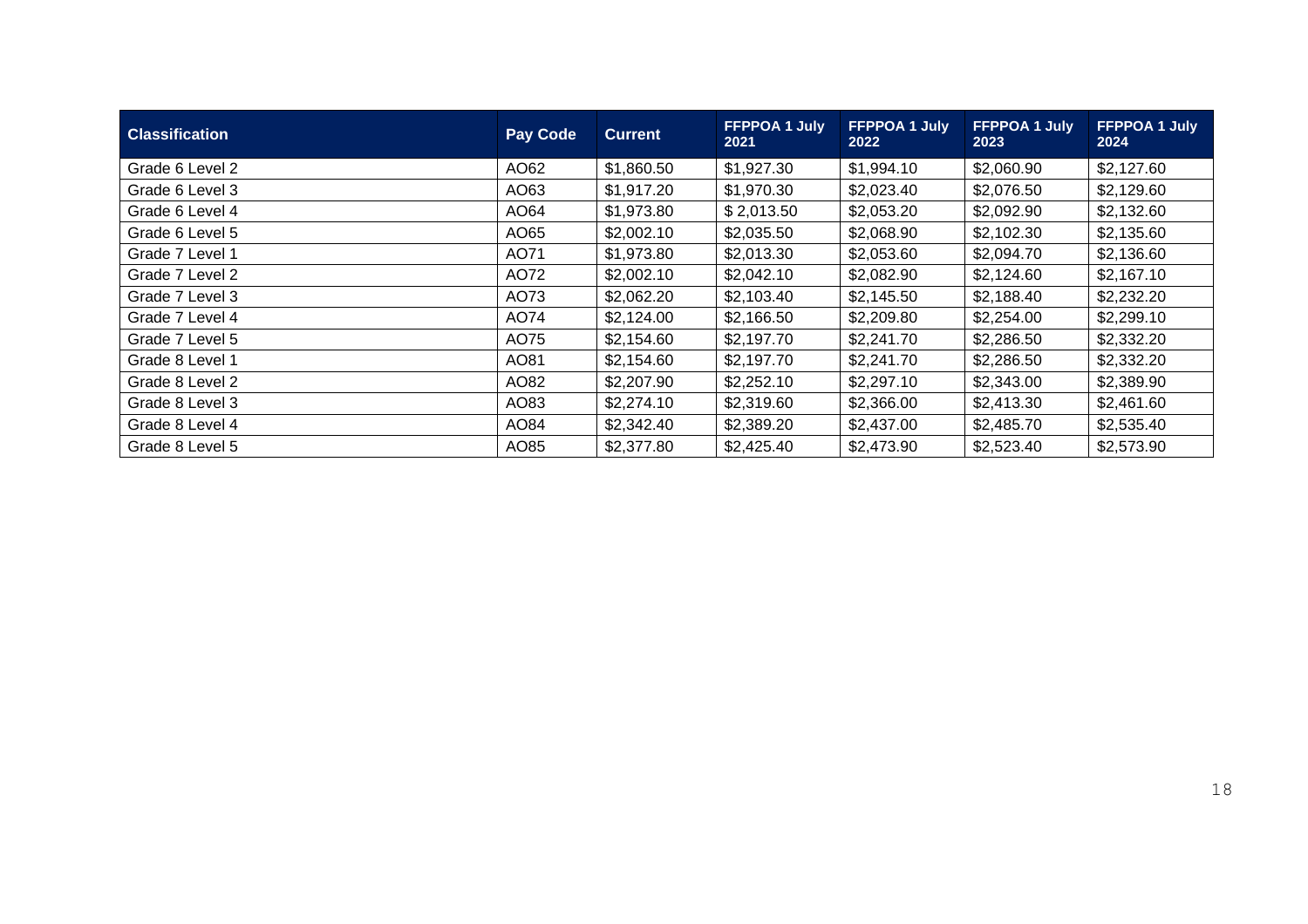#### **Allowances**

## **Managers and Administrative Workers (other than Royal Women's Hospital and Royal Children's Hospital)**

| <b>Allowance</b>                                                       | <b>Current</b> | FFPPOA 1 July 2021 | FFPPOA 1 July<br>2022 | <b>FFPPOA 1 July</b><br>2023 | <b>FFPPOA 1 July</b><br>2024 |
|------------------------------------------------------------------------|----------------|--------------------|-----------------------|------------------------------|------------------------------|
| <b>Shift Allowances</b>                                                |                |                    |                       |                              |                              |
| Morning Shift                                                          | \$28.00        | \$28.60            | \$29.20               | \$29.80                      | \$30.40                      |
| Afternoon Shift                                                        | \$28.00        | \$28.60            | \$29.20               | \$29.80                      | \$30.40                      |
| Night Shift                                                            | \$44.50        | \$45.40            | \$46.30               | \$47.20                      | \$48.10                      |
| Night Shift (Clerical Worker)*                                         | \$60.70        | \$61.90            | \$63.10               | \$64.40                      | \$65.70                      |
| Permanent Night Shift                                                  | \$55.70        | \$56.80            | \$57.90               | \$59.10                      | \$60.30                      |
| Permanent Night Shift (Clerical Worker)*                               | \$69.60        | \$71.00            | \$72.40               | \$73.80                      | \$75.30                      |
| Change of Shift                                                        | \$44.50        | \$45.40            | \$46.30               | \$47.20                      | \$48.10                      |
| Change of Roster (from 1 October 2017)                                 | \$24.00        | \$24.50            | \$25.00               | \$25.50                      | \$26.00                      |
| On-Call - Mon to Fri                                                   | \$24.00        | \$24.50            | \$25.00               | \$25.50                      | \$26.00                      |
| On Call - Public Holidays and all other times                          | \$41.60        | \$42.40            | \$43.20               | \$44.10                      | \$45.00                      |
| <b>Meal Allowance</b>                                                  |                |                    |                       |                              |                              |
| After 1 hour of shift                                                  | \$15.10        | \$15.40            | \$15.70               | \$16.00                      | \$16.30                      |
| After 4 hours of shift                                                 | \$12.10        | \$12.30            | \$12.50               | \$12.80                      | \$13.10                      |
| After 5 hours on a Sat, Sun or RDO                                     | \$15.10        | \$15.40            | \$15.70               | \$16.00                      | \$16.30                      |
| After 9 hours on a Sat, Sun or RDO                                     | \$12.10        | \$12.30            | \$12.50               | \$12.80                      | \$13.10                      |
| <b>Uniform Allowance</b>                                               |                |                    |                       |                              |                              |
| Amount per day                                                         | \$2.04         | \$2.08             | \$2.12                | \$2.16                       | \$2.21                       |
| Amount per week                                                        | \$10.31        | \$10.52            | \$10.73               | \$10.94                      | \$11.16                      |
| Lead Apron Allowance (Interpreters & Theatre Technician Managers only) |                |                    |                       |                              |                              |
| Lead Apron                                                             | N/A            | \$8.00             | \$8.24                | \$8.49                       | \$8.74                       |
| <b>Laundry Allowance</b>                                               |                |                    |                       |                              |                              |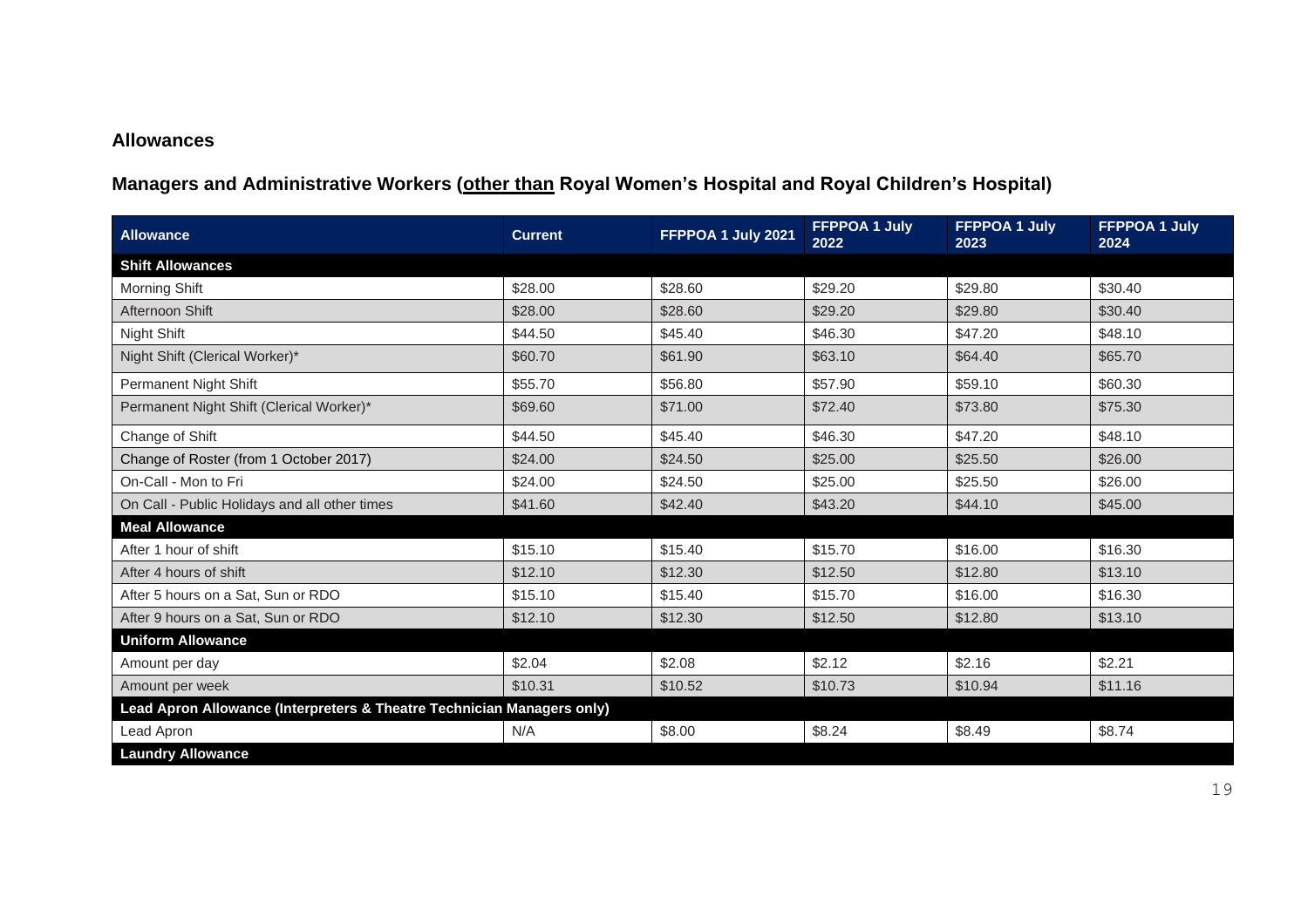| <b>Allowance</b>                               | <b>Current</b> | FFPPOA 1 July 2021 | <b>FFPPOA 1 July</b><br>2022 | <b>FFPPOA 1 July</b><br>2023 | <b>FFPPOA 1 July</b><br>2024 |
|------------------------------------------------|----------------|--------------------|------------------------------|------------------------------|------------------------------|
| Amount per day                                 | \$0.50         | \$0.51             | \$0.52                       | \$0.53                       | \$0.54                       |
| Amount per week                                | \$2.43         | \$2.48             | \$2.53                       | \$2.58                       | \$2.63                       |
| <b>Leave Loading Cap</b>                       |                |                    |                              |                              |                              |
| Leave loading cap (weekly salary exceeds)      | \$1,934.50     | \$1,973.20         | \$2,012.70                   | \$2,053.00                   | \$2,094.10                   |
| Leave Loading Amount (on 4 weeks annual leave) | \$1,354.20     | \$1,381.30         | \$1,408.90                   | \$1,437.10                   | \$1,465.80                   |
| <b>Vehicle Allowances</b>                      |                |                    |                              |                              |                              |
| Motor Vehicles (cents per kms)                 |                |                    |                              |                              |                              |
| Under 5 Cyl                                    | \$0.82         | \$0.84             | \$0.85                       | \$0.87                       | \$0.89                       |
| 5 Cyl and over                                 | \$1.00         | \$1.02             | \$1.04                       | \$1.06                       | \$1.08                       |
| Motor Cycles (cents per kms)                   |                |                    |                              |                              |                              |
| Under 250 cc                                   | \$0.36         | \$0.37             | \$0.37                       | \$0.38                       | \$0.39                       |
| 250cc and over                                 | \$0.48         | \$0.49             | \$0.50                       | \$0.51                       | \$0.52                       |
| <b>Bicycles</b>                                | \$0.12         | \$0.12             | \$0.12                       | \$0.13                       | \$0.13                       |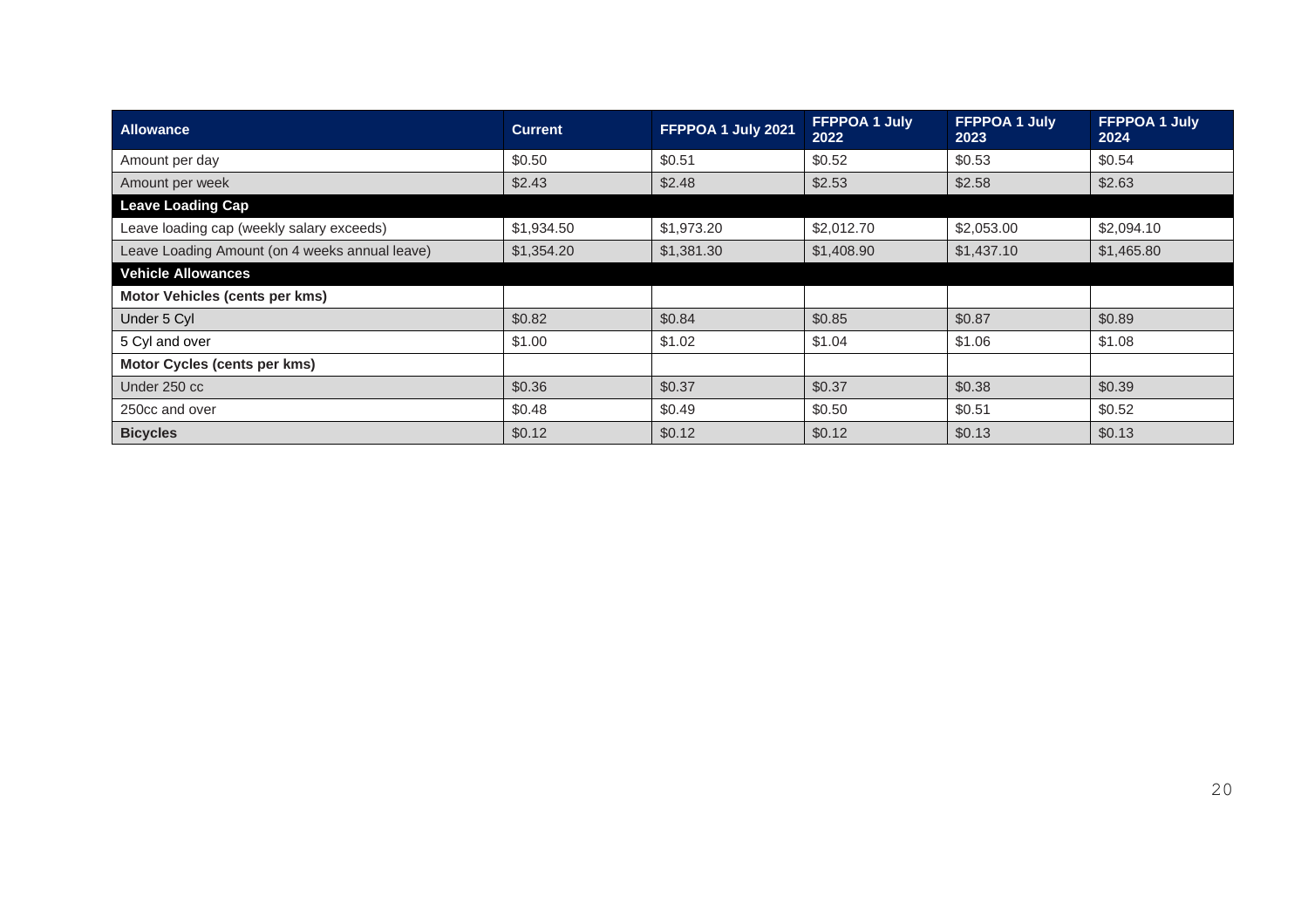## **Managers and Administrative Workers – Royal Women's Hospital and Royal Children's Hospital**

| <b>Allowance</b>                              | <b>Current</b> | FFPPOA 1 July 2021 | <b>FFPPOA 1 July</b><br>2022 | <b>FFPPOA 1 July</b><br>2023 | <b>FFPPOA 1 July</b><br>2024 |
|-----------------------------------------------|----------------|--------------------|------------------------------|------------------------------|------------------------------|
| <b>Shift Allowances</b>                       |                |                    |                              |                              |                              |
| Morning Shift                                 | \$24.40        | \$24.90            | \$25.40                      | \$25.90                      | \$26.40                      |
| Afternoon Shift                               | \$24.40        | \$24.90            | \$25.40                      | \$25.90                      | \$26.40                      |
| Night Shift                                   | \$48.60        | \$49.60            | \$50.60                      | \$51.60                      | \$52.60                      |
| Night Shift (Clerical Worker)*                | \$60.70        | \$61.90            | \$63.10                      | \$64.40                      | \$65.70                      |
| <b>Permanent Night Shift</b>                  | \$60.90        | \$62.10            | \$63.30                      | \$64.60                      | \$65.90                      |
| Permanent Night Shift (Clerical Worker)*      | \$69.60        | \$71.00            | \$72.40                      | \$73.80                      | \$75.30                      |
| Change of Shift                               | \$48.60        | \$49.60            | \$50.60                      | \$51.60                      | \$52.60                      |
| Change of Roster (from 1 October 2017)        | \$24.00        | \$24.50            | \$25.00                      | \$25.50                      | \$26.00                      |
| On-Call - Mon to Fri                          | \$24.00        | \$24.50            | \$25.00                      | \$25.50                      | \$26.00                      |
| On Call - Public Holidays and all other times | \$41.60        | \$42.40            | \$43.20                      | \$44.10                      | \$45.00                      |
| <b>Meal Allowance</b>                         |                |                    |                              |                              |                              |
| After 1 hour of shift                         | \$10.70        | \$10.90            | \$11.10                      | \$11.30                      | \$11.50                      |
| After 4 hours of shift                        | \$8.70         | \$8.90             | \$9.10                       | \$9.30                       | \$9.50                       |
| After 5 hours on a Sat, Sun or RDO            | \$10.70        | \$10.90            | \$11.10                      | \$11.30                      | \$11.50                      |
| After 9 hours on a Sat, Sun or RDO            | \$8.70         | \$8.90             | \$9.10                       | \$9.30                       | \$9.50                       |
| <b>Uniform Allowance</b>                      |                |                    |                              |                              |                              |
| Amount per day                                | \$2.04         | \$2.08             | \$2.12                       | \$2.16                       | \$2.21                       |
| Amount per week                               | \$10.31        | \$10.52            | \$10.73                      | \$10.94                      | \$11.16                      |
| <b>Laundry Allowance</b>                      |                |                    |                              |                              |                              |
| Amount per day                                | \$0.50         | \$0.51             | \$0.52                       | \$0.53                       | \$0.54                       |
| Amount per week                               | \$2.43         | \$2.48             | \$2.53                       | \$2.58                       | \$2.63                       |